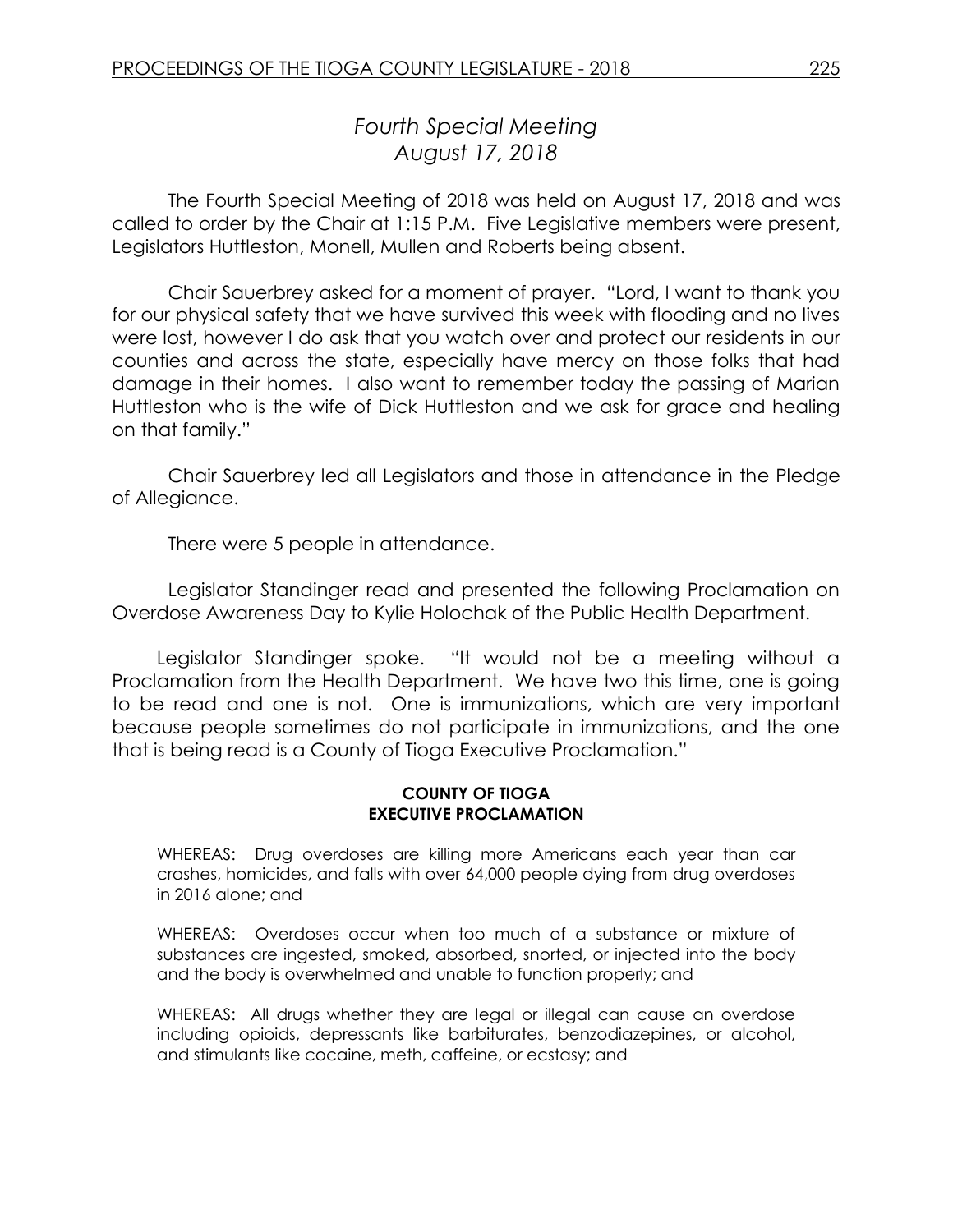WHEREAS: 66% of the overdoses that occurred in the United States in 2016 involved opioids like prescription opioids, heroin and fentanyl; and

WHEREAS: Opioid overdoses are reversible by using Naloxone to block the opioid receptors in the brain to allow respiration to continue in the body; and

WHEREAS: Naloxone was administered over 140 times from 2014 – 2017 in Tioga County by first responders and law enforcement allowing several individuals a second chance at life; and

WHEREAS: Agencies within Tioga County like Tioga County Public Health, Tioga County Mental Hygiene, CASA-Trinity Prevention, CASA-Trinity COTI, ACBC COTI, and several community partners offer services to those dealing with an addiction and continue to work together as the Tioga County Allies in Substance Abuse Prevention Coalition; and

WHEREAS: Individuals who know someone who is currently struggling with an opioid or other substance addiction are encouraged to learn about the resources available to them within Tioga County; therefore

The TIOGA COUNTY LEGISLATURE, County of Tioga, does hereby proclaim August 30, 2018 as:

#### **OVERDOSE AWARENESS DAY**

and urges the citizens of our County to educate themselves on drug addiction, learn the signs of an overdose, and learn how to administer Naloxone.

Legislator Standinger spoke. "That word (Naloxone) kind of threw me off because it is called "Narcan".

Kylie Holochak of the Public Health Department spoke. "Thank you Bill and thank you all for your continued support. The Tioga County Coalition will be holding a candlelight vigil on August 30th, that is going to be downtown at the Gazebo and that will be from 6:30 to 8:30 and that is open to the entire community. We also will be accepting names for families to submit of people who have either survived an overdose or who they have lost that we can support. Thank you for your support."

Chair Sauerbrey stated that the following Proclamation on Immunization Awareness Month will just be noted.

#### **COUNTY OF TIOGA EXECUTIVE PROCLAMATION**

WHEREAS: August is National Immunization Awareness Month with immunizations representing one of the greatest public health accomplishments of the 20<sup>th</sup> century; and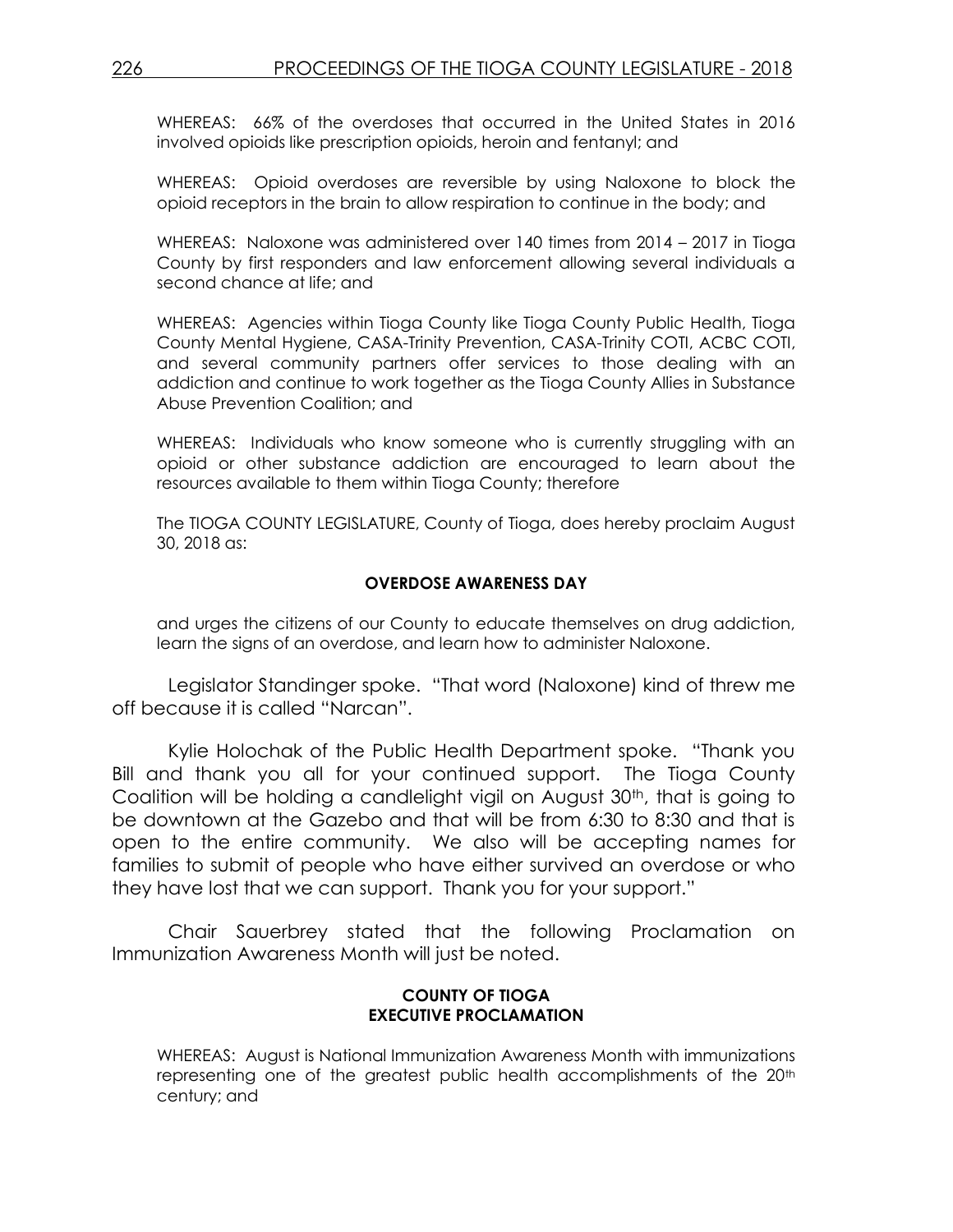WHEREAS: Vaccines give parents the safe, proven power to protect their children from serious diseases by following the recommended immunization schedule – giving their child the vaccines they need, when they need them; and

WHEREAS: Child care facilities, preschool programs, schools and colleges are prone to outbreaks of infectious diseases due to poor hand washing, not covering coughs, and other factors such as interacting in crowed environments; and

WHEREAS: When a child comes down with a disease such as whooping cough or the flu, they may miss several days of school while recovering and a parent may have to miss work or other important obligations; and

WHEREAS: Vaccines are an important part of a healthy pregnancy and allows the mother to pass some protection on to her baby. Women should be up to date on their vaccinations before becoming pregnant and should receive vaccines against both flu and whooping cough during pregnancy; and

WHEREAS: All adults should get vaccines to protect their health. Even healthy adults can become seriously ill and pass diseases on to others. Everyone should have their vaccination needs assessed at their primary care provider's office; therefore

The TIOGA COUNTY LEGISLATURE, County of Tioga, does hereby proclaim the month of August 2018 as:

#### **IMMUNIZATION AWARENESS MONTH**

and urges the citizens of our County to educate themselves on the recommended vaccines for themselves and their children to prevent the spread of preventable diseases.

Legislator Standinger read and presented the following Proclamation on Suicide Prevention Awareness Month to John Holton, Veterans' Service Director and Mike Middaugh of the Veterans' Service Office for Tioga County.

Legislator Standinger spoke. "Thank you gentleman. As a fellow Veteran, I appreciate your service. This is a difficult thing for me to read, not because of the big words, but I discovered first hand last year what it feels to have someone commit suicide who is a Veteran who is close to me. I had a nephew, a 37-year-old Veteran of the National Guard who had served time in Afghanistan who unfortunately committed suicide as a result of his PTSD and issues with being able to integrate himself back into society. I read this in his memory."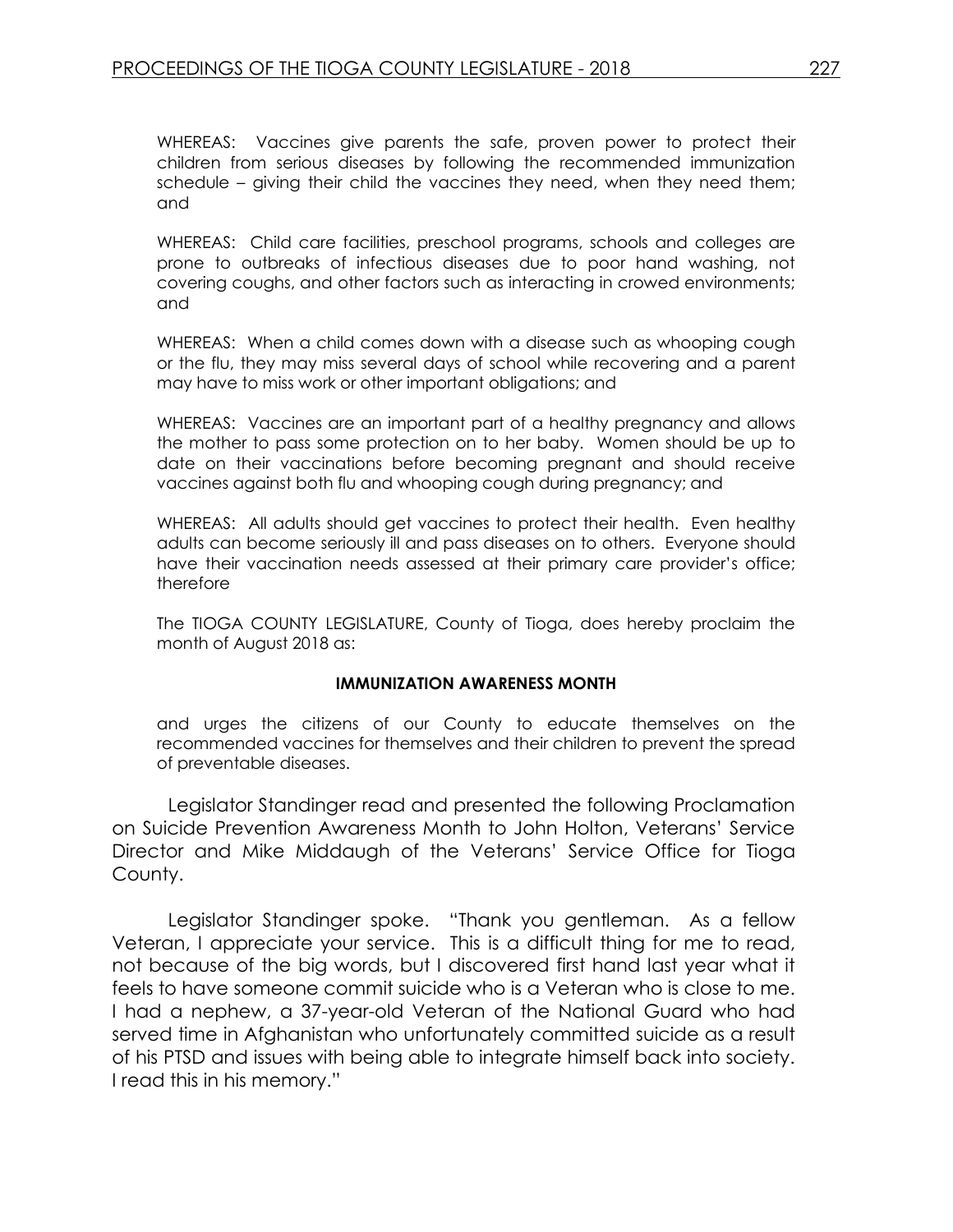### PROCLAMATION SEPTEMBER 2018 AS SUICIDE PREVENTION AWARENESS MONTH IN TIOGA COUNTY

WHEREAS: September is National Suicide Prevention Awareness Month; and

WHEREAS: Tioga County has 4,623 veterans living here and many face service-connected disabilities which cause them to suffer from depression, anxiety and other mental health issues; and

WHEREAS: Twenty-two veterans each day complete suicide in our Country for a total of 154 per week, 660 per month and 8,000 per year which is a national crisis; and

WHEREAS: It is important to recognize this epidemic among our veterans and to support the Tioga County Veterans Service Agency's "STOP 22 – Share The Struggle" campaign to raise awareness about veteran suicide; therefore

THE TIOGA COUNTY LEGISLATURE does proclaim

September as Suicide Prevention Awareness Month in Tioga County

Legislator Standinger spoke. "That being said, this is a pretty significant problem. I did not know this number, 22 a day until my nephew took his own life and I will tell you that is a staggering number. The unfortunate thing is these are people who have served our Country and return with issues that they are unable to deal with and the help does not seem to be available or at least they do not reach out for the help. Hopefully we can at least minimize this issue."

Mike Middaugh of the Veterans' Service Agency spoke. "We thank the Legislature for your support in this matter. It struck home to all of us last year here in Tioga County. We had two veterans who committed suicide in the County both in the same week and we came up with the Stop 22 Share the Struggle campaign as a result of that to raise the awareness. We will be unveiling on September 4<sup>th</sup> here on the lawn at the County Building our feel to the fall and forgotten. There will be 660 flags on display representing 660 veterans who have died by suicide this month. There will be signage with it as well describing what it is about and where people can reach out to us for more information on getting involved in the Stop 22 Share the Struggle campaign. We appreciate greatly the support we get from the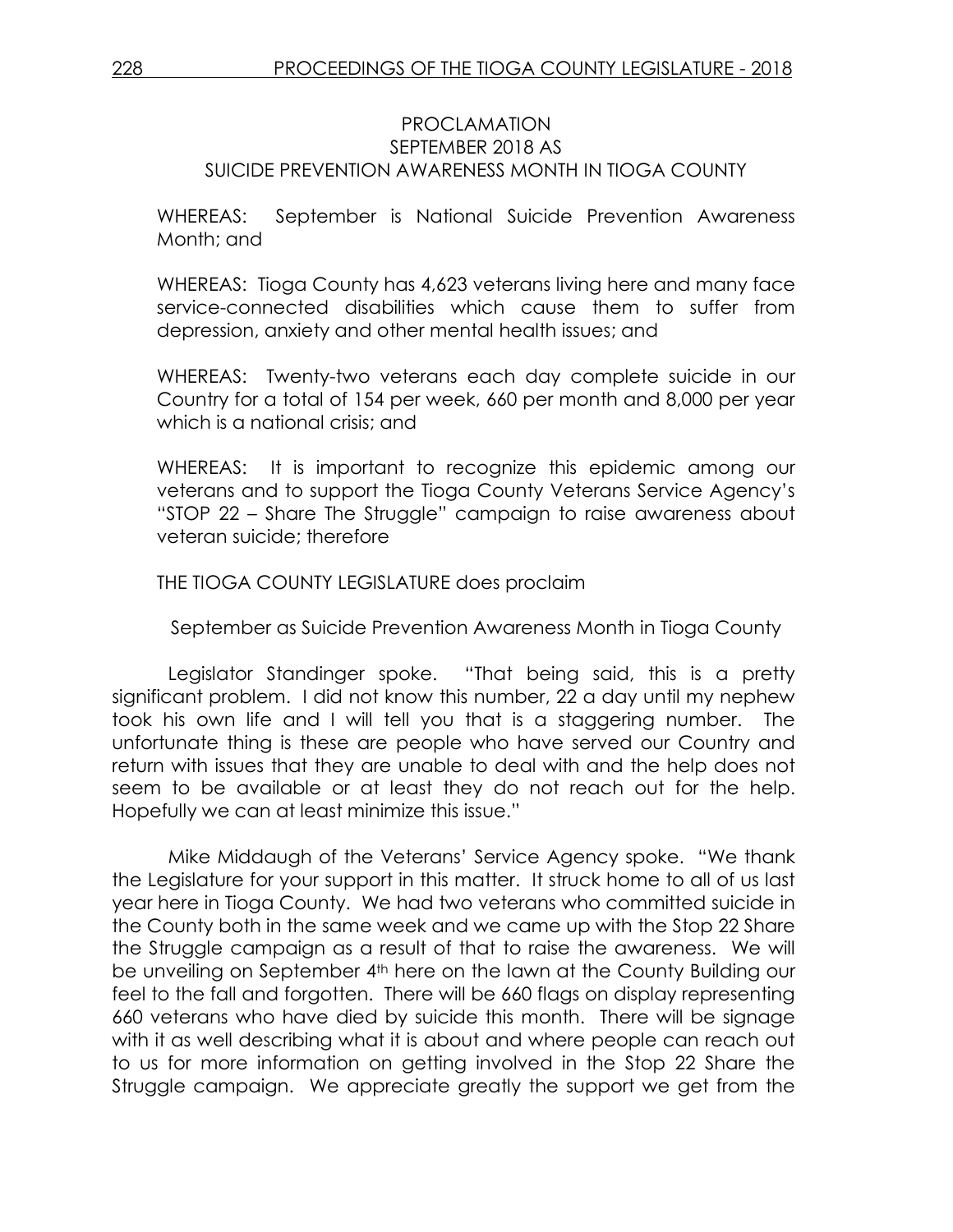Legislature on all of our veterans issues and in particular this one. We are thankful that we can serve the County in that way."

There was no privilege of the floor.

Legislator Sullivan made a motion to approve the minutes of July 10, 2018, seconded by Legislator Weston, and carried with Legislators Huttleston and Roberts being absent.

Chair Sauerbrey stated that all Legislative Committees met this month and the minutes are or will be on file with the Clerk of the Legislature.

Legislator Standinger moved for the adoption of the following resolution, seconded by Legislator Hollenbeck.

| REFERRED TO:          | PUBLIC SAFETY COMMITTEE                                                                                                                                                     |
|-----------------------|-----------------------------------------------------------------------------------------------------------------------------------------------------------------------------|
| RESOLUTION NO. 170-18 | <b>RESOLUTION TO APPROVE A</b><br><b>CONTRACT BETWEEN THE TIOGA</b><br><b>COUNTY PROBATION DEPT. AND</b><br>CHESTNUT HEALTH SYSTEMS, INC. AND<br><b>COLUMBIA UNIVERSITY</b> |
|                       | WILLEDEAS: The Probation Department is nood of a seftware program to cone                                                                                                   |

WHEREAS: The Probation Department is need of a software program to conduct Mental Health screening for all Juvenile Delinquents being reviewed for Juvenile Delinquent Intake and Diversion due to a new mandate in 9 NYCRR 356; and

WHEREAS: Probation has applied to part of a ten county program, E-Connect, with Columbia University and Chestnut Health Systems in which the County will be provided free of charge, the mental health screening software, training for staff and a tablet to use to record the screening information, in exchange for data. As part of the grant, Columbia University created pathways for how youth will be referred for mental health services in Tioga County based on their risk level for suicide. These pathways were designed in consultation with the Probation Department and the Tioga County Mental Health Clinic; and

WHEREAS: The Tioga County Attorney is reviewing a contract with Chestnut Health Systems for the sharing of limited data from Probation's Caseload Explorer software to Chestnut Health Systems and Columbia University about the participant's screening scores for study purposes; and

WHEREAS: There is no fiscal cost to the Tioga County Probation to participate in this program. Further, Tioga County Probation may keep any tablets after the study is concluded; therefore be it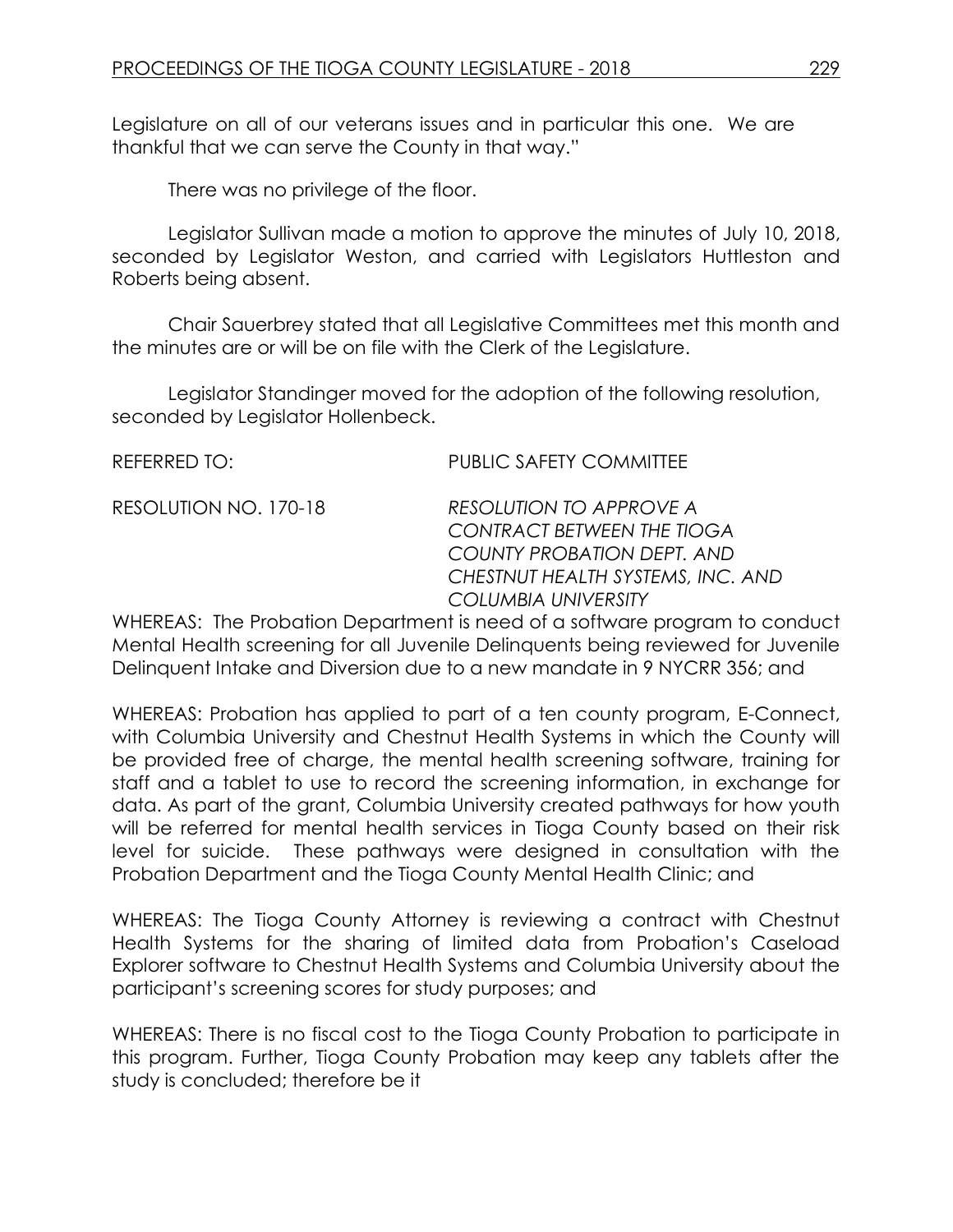RESOLVED: That the Tioga County Probation Director is approved to contract with Chestnut Health Services to provide data to Columbia University as part of the E-Connect program, if the contract is approved by the County Attorney.

## ROLL CALL VOTE

Yes – Legislators Sauerbrey, Standinger, Sullivan, Weston, and Hollenbeck.

No – None.

Absent – Legislators Huttleston, Monell, Mullen and Roberts.

RESOLUTION ADOPTED.

Legislator Standinger moved for the adoption of the following resolution, seconded by Legislator Hollenbeck.

| REFERRED TO:          | <b>PUBLIC SAFETY COMMITTEE</b>                                                                                                       |
|-----------------------|--------------------------------------------------------------------------------------------------------------------------------------|
| RESOLUTION NO. 171-18 | RESOLUTION TO APPROVE A<br><b>CONTRACT BETWEEN THE TIOGA</b><br><b>COUNTY PROBATION DEPT. AND</b><br>CAYUGA COUNSELING SERVICE, INC. |
|                       |                                                                                                                                      |

WHEREAS: Raise the Age mandates and changes made to 9 NYCRR 356 and 9 NYCRR 359 require Probation Departments to offer a variety of Alternative to Detention and Pre-Dispositional Supervision programming for both Juvenile Delinquents and Raise the Age Youth based on their risk level. The services provided must be proven evidence based services or promising evidence based services. Currently, Tioga County Probation has no evidence based programing for Probation involved youth; and

WHEREAS: Tioga County Probation would like to contract with Cayuga Counseling Service, Inc. to provide promising evidence based services to Probation involved youth. This program will provide both an alternative to detention programing and Pre-dispositional Intensive Supervision programing for youth in Youth Part Court, Family Court or Intake and Diversion Services at Probation; and

WHEREAS: The Tioga County Attorney is reviewing a contract with Cayuga Counseling Service, Inc. to provide 8 slots of juvenile special supervision to reduce the County's need for expensive specialized secure detention, secure and non-secure detention and the newly mandated Pre-dispositional supervision; and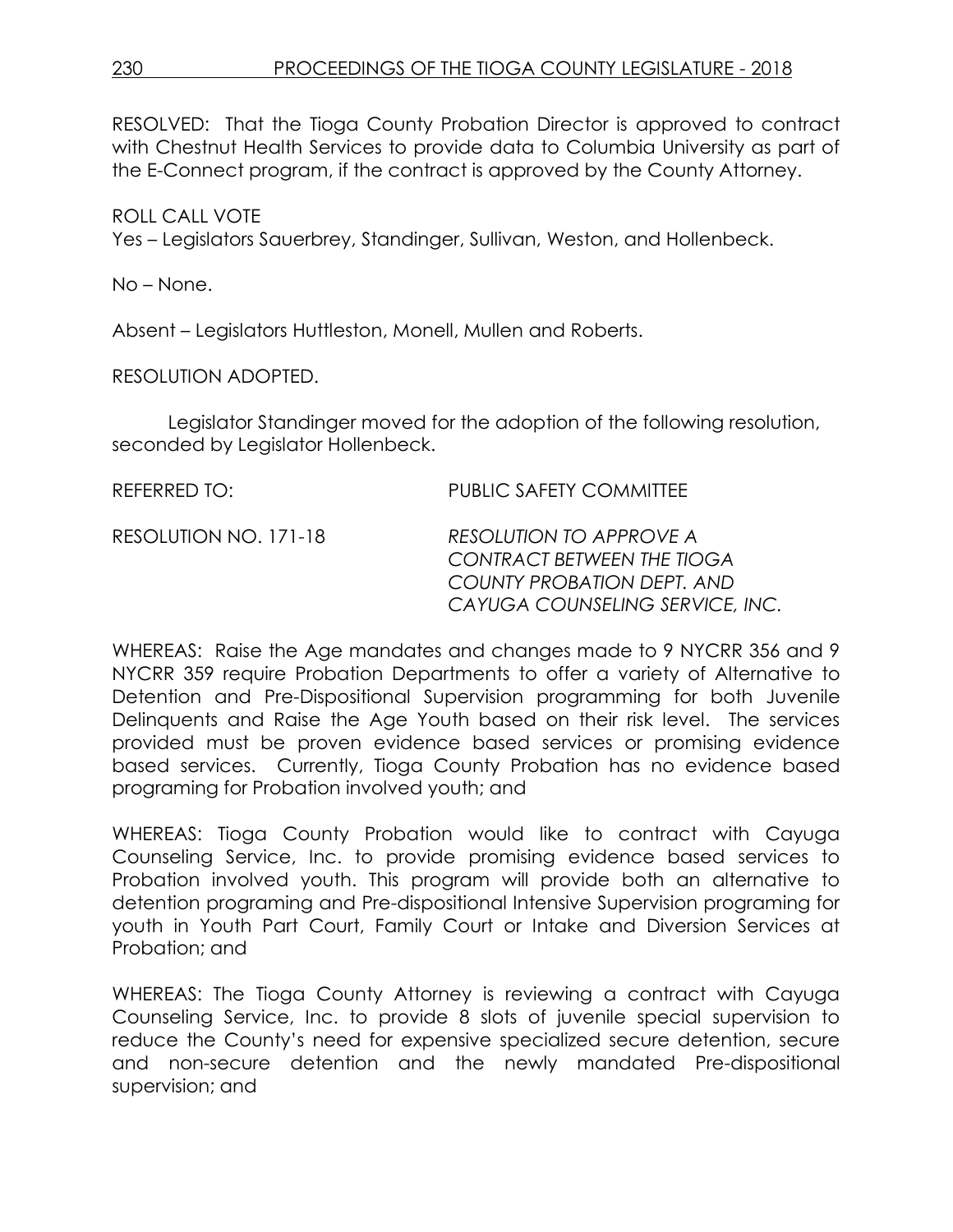WHEREAS: The cost of the contract is \$72,509.81 for twelve months. The Probation Department will list the program in the County's Comprehensive Plan for Raise the Age funding for 16 and 17 year old youth and in the STSJP claim for youth under age 16. The program will be listed in a new Probation budget line for Contracted Services A3140.540140; therefore be it

RESOLVED: That the Tioga County Probation Director is approved to contract with Cayuga Counseling Service, Inc. to provide Alternative to Detention and Pre-Dispositional Supervision programming for both Juvenile Delinquents and Raise the Age Youth based on their risk level, if the contract is approved by the County Attorney.

ROLL CALL VOTE

Yes – Legislators Sauerbrey, Standinger, Sullivan, Weston, and Hollenbeck.

No – None.

Absent – Legislators Huttleston, Monell, Mullen and Roberts.

RESOLUTION ADOPTED.

Legislator Standinger moved for the adoption of the following resolution, seconded by Legislator Hollenbeck.

REFERRED TO: PUBLIC SAFETY COMMITTEE

| RESOLUTION NO. 172-18 | <b>RESOLUTION TO APPROVE A</b>  |
|-----------------------|---------------------------------|
|                       | SOLE SOURCE CONTRACT AND        |
|                       | <b>MAINTENANCE AGREEMENT</b>    |
|                       | <b>BETWEEN THE TIOGA COUNTY</b> |
|                       | <b>PROBATION DEPARTMENT AND</b> |
|                       | AUTOMON LLC TO PROVIDE SOFTWARE |
|                       | AND MAINTENANCE OF THE CASELOAD |
|                       | <b>EXPLORER PRODUCT</b>         |
|                       |                                 |

WHEREAS: The Tioga County Legislature has approved contracts between Tioga County Probation Department and AutoMon LLC since 2008; and

WHEREAS: AutoMon LLC has changed their contract status with New York State, the Tioga County Legislature is approving that the Probation Department can contract with AutoMon LLC as a sole source provider of Caseload Explorer, a software program that meets the qualifications of 9 NYCRR 345, which newly mandates Probation Departments to use a software program that automatically sends Presentence Investigation completed in the software program to the PSI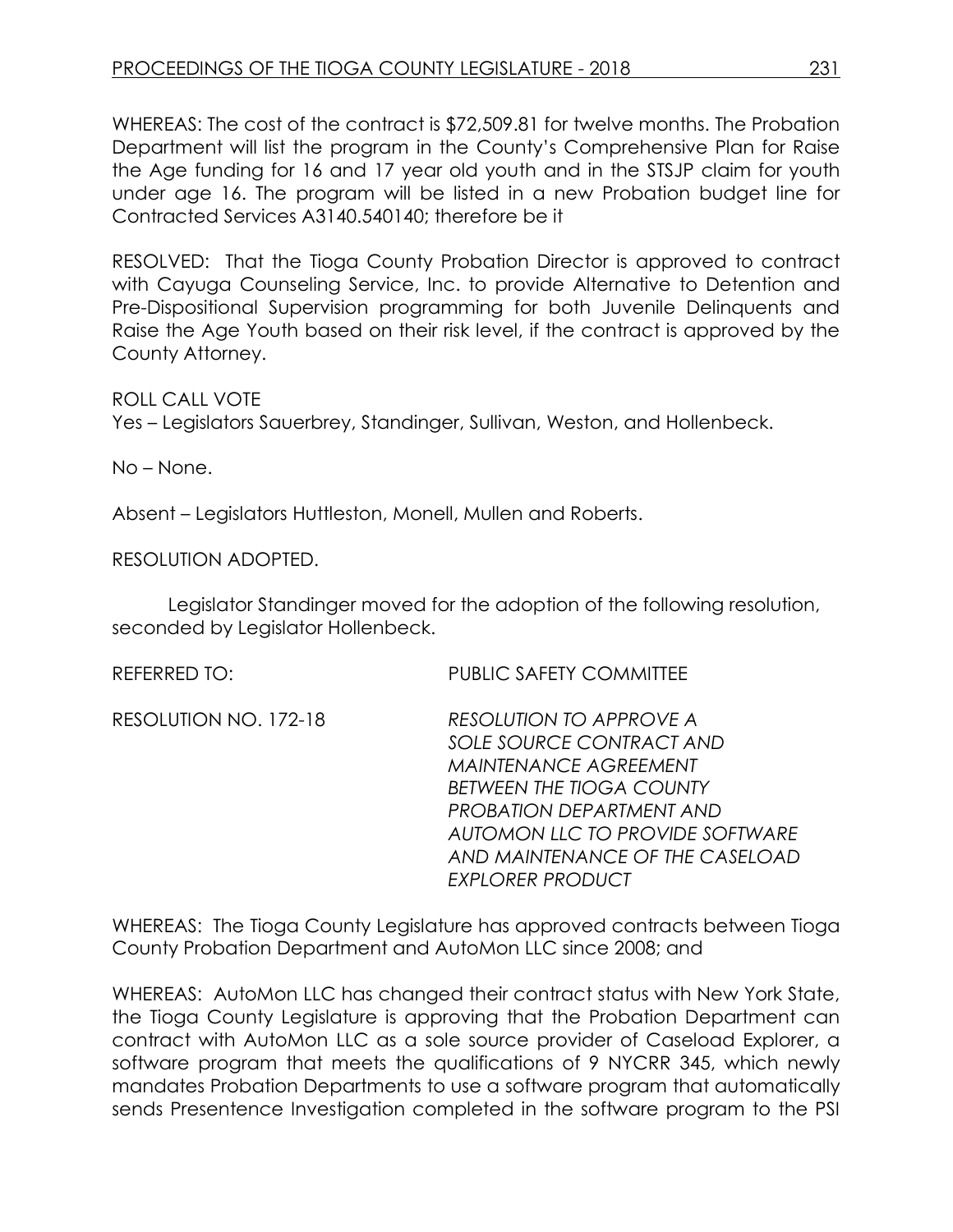Repository in Albany. Caseload Explorer software is the only software in New York State that meets this criteria; and

WHEREAS: AutoMon LLC has summited their yearly Maintenance Agreement to Tioga County Probation which consists of the base charge of \$4,576.90 plus a fee of \$224.14 per user. Probation has 17 registered users of the software, so the total cost for basic software maintenance for 2019 is \$8,387.28; and

WHEREAS: AutoMon LLC has also submitted their yearly Maintenance Agreement to Tioga Probation for Ce Assessments in the amount of \$5,512.50 in annual subscription; therefore be it

RESOLVED: That the Probation Director is approved to contract with AutoMon, LLC as a sole source provider for software and maintenance costs in 2019 for Caseload Explorer and Ce Assessments in the amount of \$13,899.78, upon approval of the County Attorney.

ROLL CALL VOTE

Yes – Legislators Sauerbrey, Standinger, Sullivan, Weston, and Hollenbeck.

No – None.

Absent – Legislators Huttleston, Monell, Mullen and Roberts.

RESOLUTION ADOPTED.

Legislator Weston moved for the adoption of the following resolution, seconded by Legislator Hollenbeck.

REFERRED TO: ED&P COMMITTEE

RESOLUTION NO. 173-18 *APPOINT MEMBER TO THE TIOGA COUNTY PLANNING BOARD*

WHEREAS: William Dimmick, III has resigned from the Tioga County Planning Board position representing the Village of Waverly; and

WHEREAS: The Village of Waverly Board of Trustees has nominated Rawley Filbin to serve as their representative replacing William Dimmick, and he is willing and able to do so; therefore be it

RESOLVED: That the Tioga County Legislature hereby appoint Rawley Filbin to the Tioga County Planning Board to fulfill William Dimmick's unexpired term of 4/12/2017 – 12/31/19.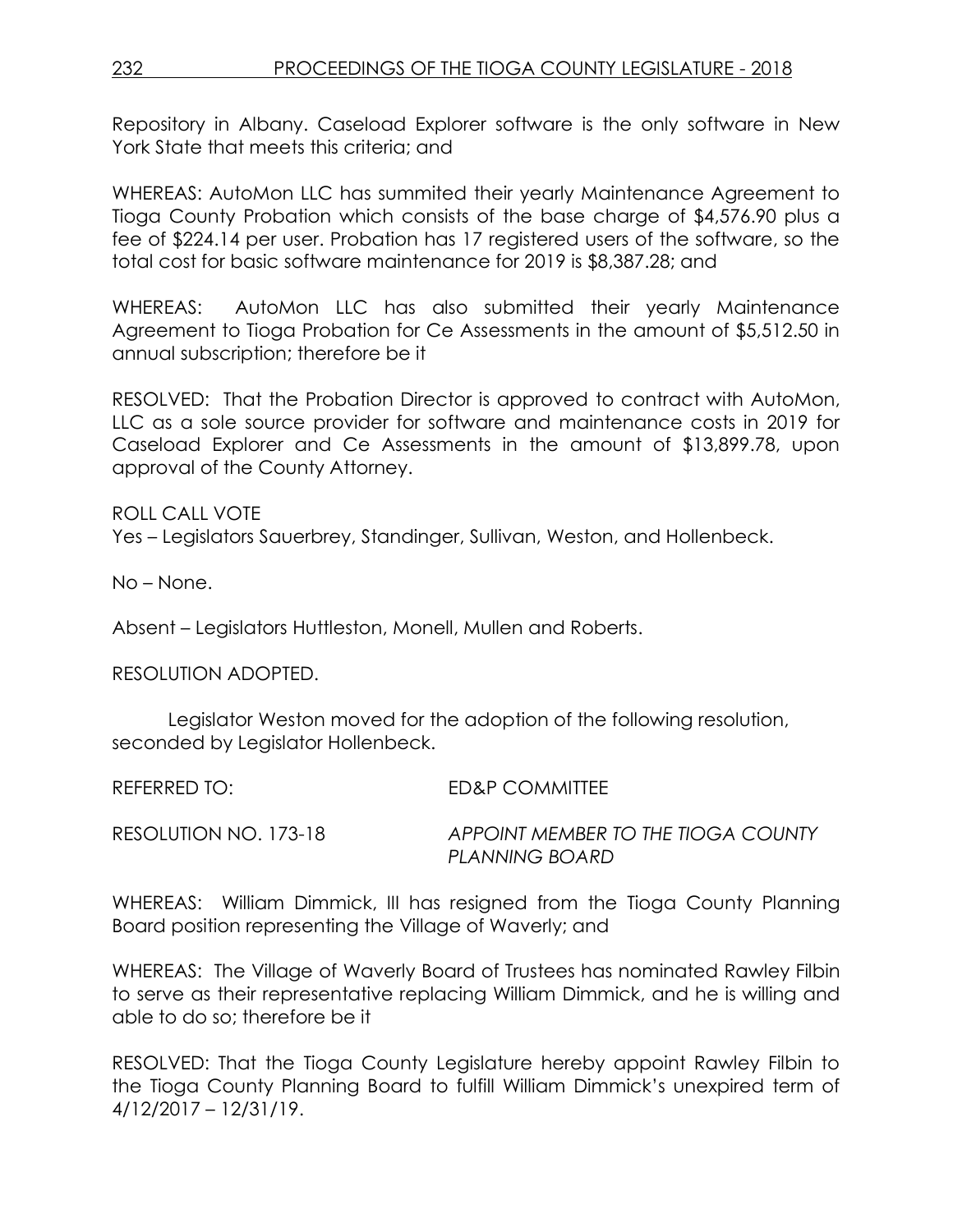ROLL CALL VOTE Yes – Legislators Sauerbrey, Standinger, Sullivan, Weston, and Hollenbeck.

No – None.

Absent – Legislators Huttleston, Monell, Mullen and Roberts.

RESOLUTION ADOPTED.

Legislator Standinger moved for the adoption of the following resolution, seconded by Legislator Hollenbeck.

REFERRED TO: PUBLIC SAFETY COMMITTEE

RESOLUTION NO. 174–18 *DESIGNATE FREEDOM OF* 

*INFORMATION OFFICER FOR SHERIFF'S OFFICE*

WHEREAS: The Tioga County Sheriff's Office handles a significant amount of Freedom of Information requests; and

WHEREAS: There is an appointed Freedom of Information Officer for Tioga County with the Tioga County Attorney acting as Freedom of Information Officer in their absence; and

WHEREAS: It is the desire to have a Freedom of Information Officer appointed to handle the significant amount of Freedom of Information requests that are received by the Tioga County Sheriff's Office; therefore be it

RESOLVED: That the Sheriff shall have the authority to designate a member of the Sheriff's staff as Freedom of Information Officer to handle all Tioga County Sheriff Freedom of Information requests.

ROLL CALL VOTE Yes – Legislators Sauerbrey, Standinger, Sullivan, Weston, and Hollenbeck.

No – None.

Absent – Legislators Huttleston, Monell, Mullen and Roberts.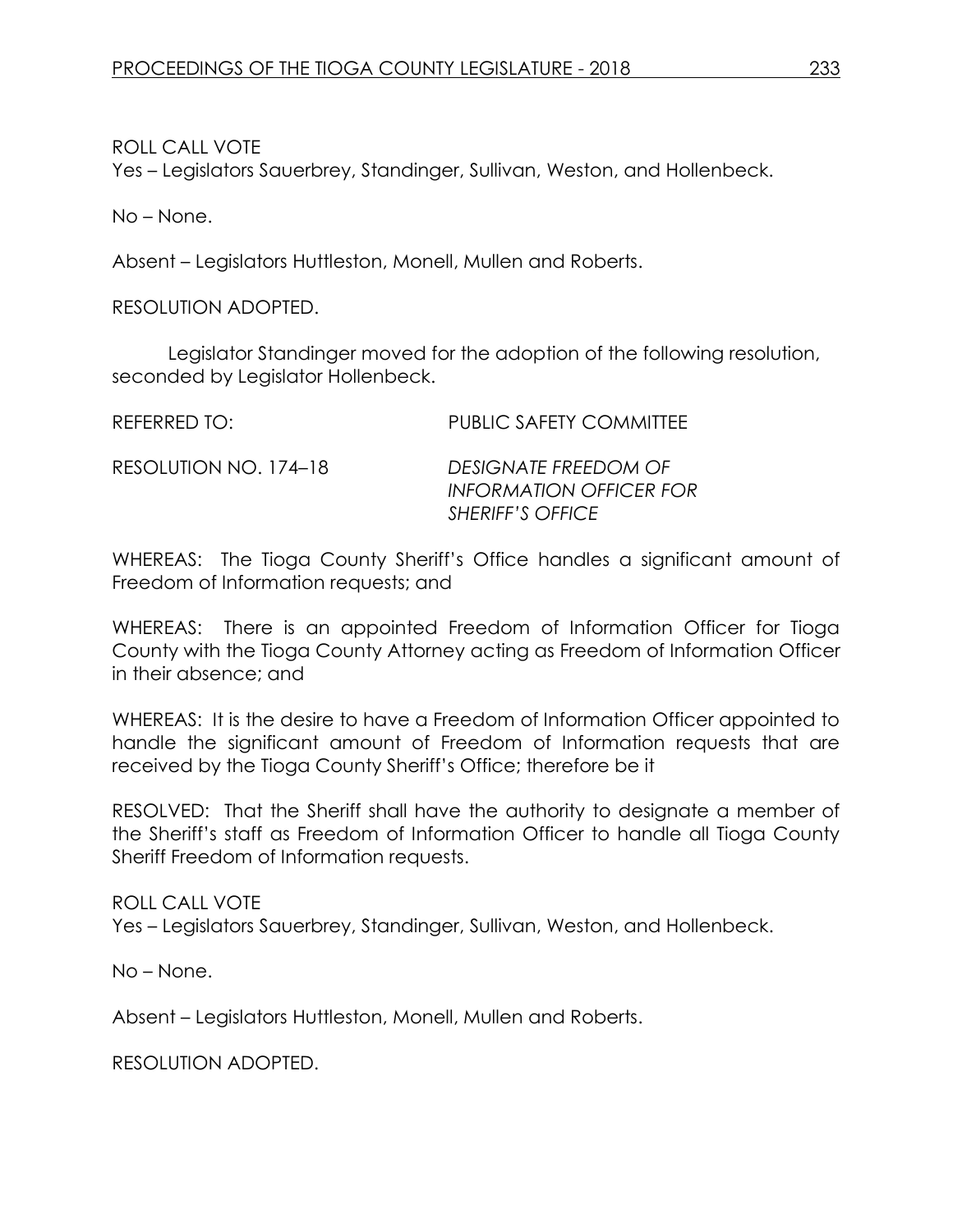Legislator Sullivan moved for the adoption of the following resolution, seconded by Legislator Weston.

REFERRED TO: The PUBLIC WORKS

RESOLUTION NO. 175-18 *AWARD BID FOR MONTROSE TURNPIKE PAVEMENT OVERLAY* 

WHEREAS: The Commissioner of Public Works appropriated funds in the 2018 budget for this project; and

WHEREAS: The Department of Public Works received sealed bids on July 9, 2018 and the bids came in as follows:

| <b>Dalrymple Gravel and Contracting, Pine City NY</b> | \$737,500.00 |
|-------------------------------------------------------|--------------|
| <b>L&amp;T Construction, Richmondville NY</b>         | \$781,740.69 |
| Bothar Construction, Binghamton NY                    | \$892,430.00 |
| Broome Bituminous Products, Vestal NY                 | \$757,320.00 |

Therefore be it

RESOLVED: That the Tioga County Legislature award the bid to the low bidder, Dalrymple Gravel and Contracting, Pine City NY not to exceed \$737,500.00 to be paid out of Montrose Turnpike Paving Account H5110.540001.H1801.

ROLL CALL VOTE Yes – Legislators Sauerbrey, Standinger, Sullivan, Weston, and Hollenbeck.

No – None.

Absent – Legislators Huttleston, Monell, Mullen and Roberts.

RESOLUTION ADOPTED.

Legislator Weston moved for the adoption of the following resolution, seconded by Legislator Sullivan.

REFERRED TO: PUBLIC WORKS

RESOLUTION NO. 176-18 *AWARD BID FOR ROOF PROJECTS AND EXTERIOR REHABILITATION* 

WHEREAS: The Commissioner of Public Works appropriated funds in the 2018 budget for these projects; and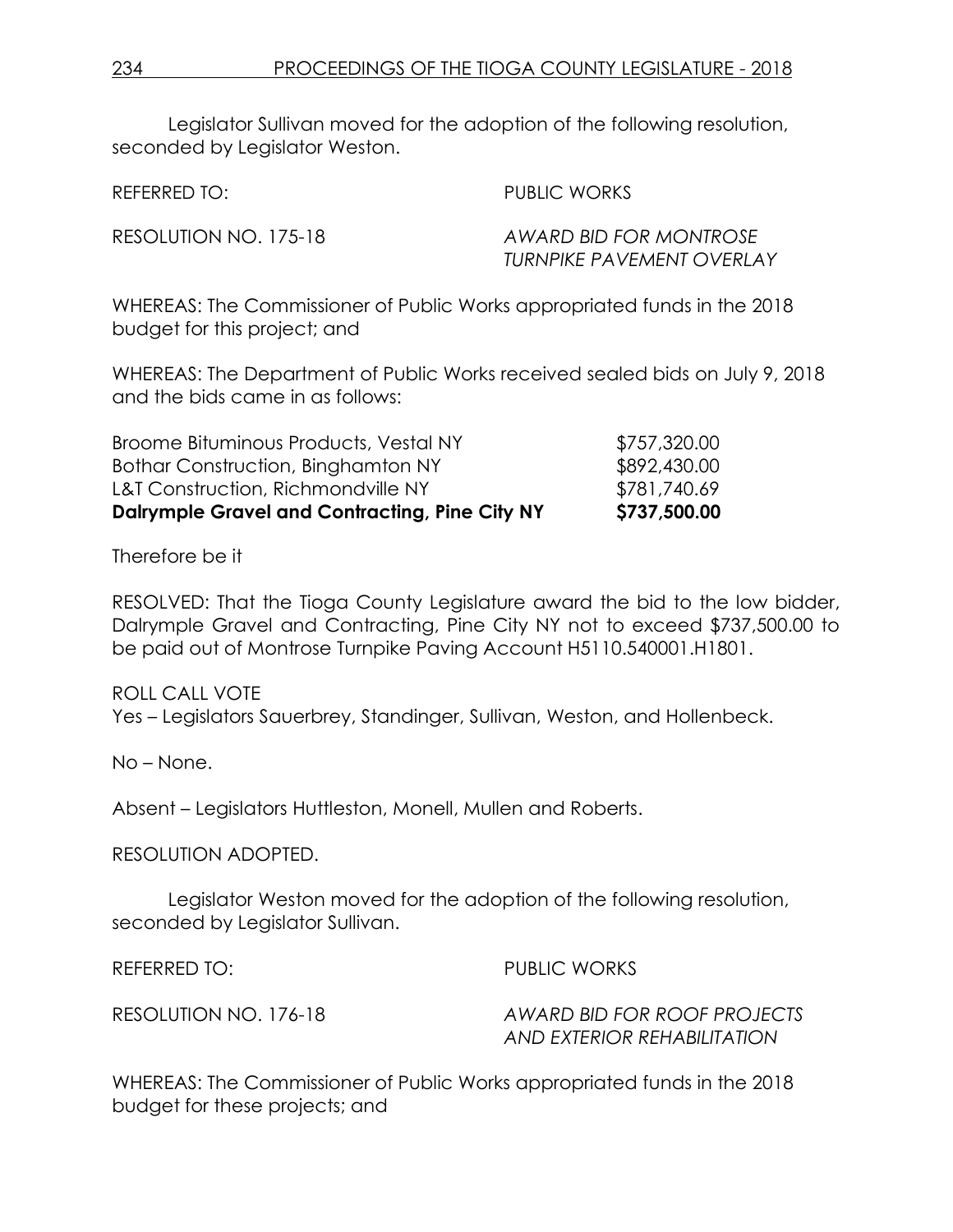WHEREAS: On July 25, 2018, the Department of Public Works received sealed bids from the following contractors:

| Lee Contracting Services, Mansfield PA   | \$324,500.00 |
|------------------------------------------|--------------|
| Bionco Builders & Company, Binghamton NY | \$357,000.00 |
| Middendorf Contracting Inc., Wysox PA    | \$598,535.00 |

Therefore be it

RESOLVED: That the Tioga County Legislature award the bid to the low bidder, Lee Contracting Services, Mansfield PA not to exceed \$324,500.00 to be paid out of the following accounts:

| H1620.520922 – Roof Temple Street   | \$130,000.00 |
|-------------------------------------|--------------|
| H1620.520927 – Court Annex          | \$90,000.00  |
| $H1620.520121 - County Clerks Root$ | \$104,500.00 |

ROLL CALL VOTE Yes – Legislators Sauerbrey, Standinger, Sullivan, Weston, and Hollenbeck.

No – None.

Absent – Legislators Huttleston, Monell, Mullen and Roberts.

RESOLUTION ADOPTED.

Legislator Sullivan moved for the adoption of the following resolution, seconded by Legislator Weston.

| REFERRED TO:          | <b>PUBLIC WORKS COMMITTEE</b>            |
|-----------------------|------------------------------------------|
| RESOLUTION NO. 177-18 | AMEND 2018 BUDGET<br><b>PUBLIC WORKS</b> |

WHEREAS: Tioga County is the recipient of funding through New York State Department of Transportation consisting of Federal and non-Federal funds for a bridge project, Day Hollow Road over Foster Creek BIN 3335360; and

WHEREAS: Preliminary design and ROW incidentals have been approved by the New York State Department of Transportation for the amount of \$57,000, in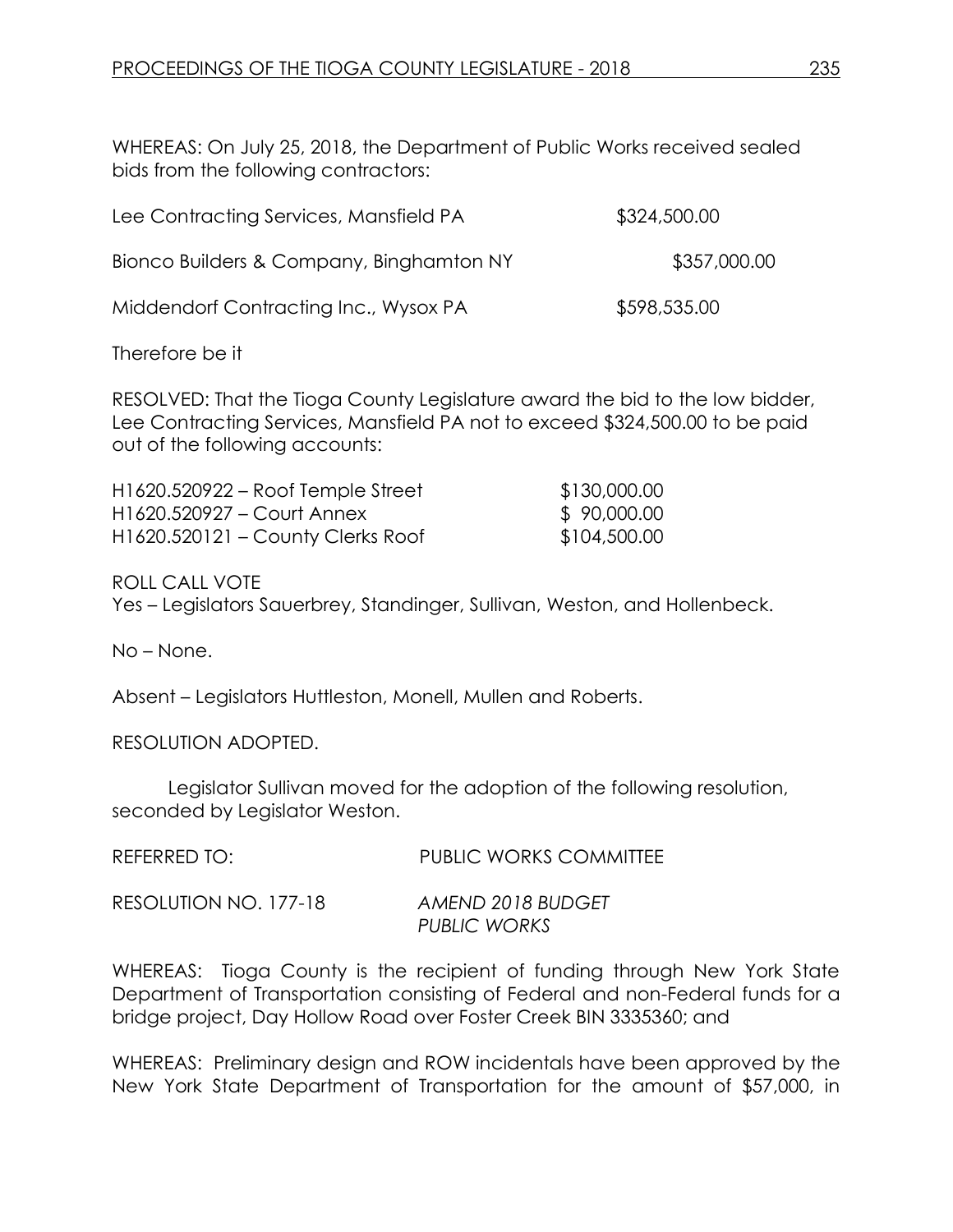which 80% of Federal Funds and 20% State Funds will be reimbursed to Tioga County; and

WHEREAS: Additional phases of the project have been approved by the New York State Department of Transportation, including construction; and

WHEREAS: Budget Amendments require Legislative approval; therefore be it

RESOLVED: That revenue accounts be revised as follows:

### Current:

|          | H5110 445020 H1606                          | Federal Revenue for BIN 3335360 | \$45,600  |
|----------|---------------------------------------------|---------------------------------|-----------|
|          | H5110 435020 H1606                          | State Revenue for BIN 3335360   | \$11,400  |
| Revised: |                                             |                                 |           |
|          | H <sub>5</sub> 110 445020 H <sub>1606</sub> | Federal Revenue for BIN 3335360 | \$739,600 |
|          | H5110 435020 H1606                          | State Revenue for BIN 3335360   | \$184,900 |
|          | Additional Budget:                          |                                 |           |
|          | H5110 445020 H1606                          | Federal Revenue for BIN 3335360 | \$694,000 |
|          | H5110 435020 H1606                          | State Revenue for BIN 3335360   | \$173,500 |
|          |                                             |                                 |           |

ROLL CALL VOTE

Yes – Legislators Sauerbrey, Standinger, Sullivan, Weston, and Hollenbeck.

No – None.

Absent – Legislators Huttleston, Monell, Mullen and Roberts.

RESOLUTION ADOPTED.

Legislator Sullivan moved for the adoption of the following resolution, seconded by Legislator Weston.

| REFERRED TO:          | <b>PUBLIC WORKS COMMITTEE</b>     |
|-----------------------|-----------------------------------|
| RESOLUTION NO. 178-18 | AMEND 2018 BUDGET<br>PUBLIC WORKS |

WHEREAS: Tioga County is the recipient of funding through New York State Department of Transportation consisting of Federal and non-Federal funds for a bridge project, Day Hollow Road over Foster Creek BIN 3335360; and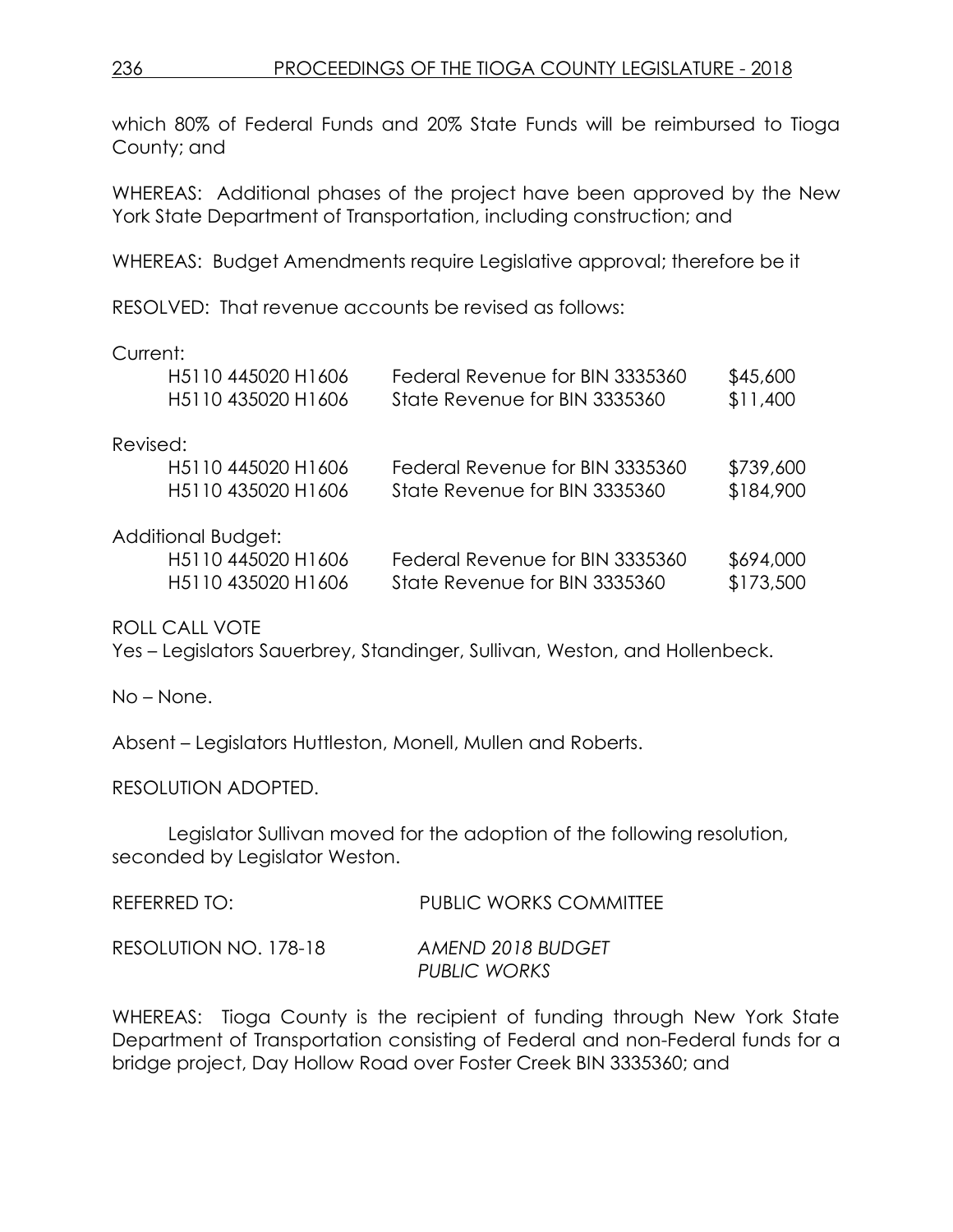WHEREAS: Engineers estimate for the subject project have increased, in which New York State Department of Transportation have approved additional funding for the expected increase; and

WHEREAS: Budget Amendments require Legislative approval; therefore be it

RESOLVED: That the expense account be revised as follows:

Original:

|          | H5110 540004 H1606                       | Day Hollow Road over Foster Creek \$600,000 |  |
|----------|------------------------------------------|---------------------------------------------|--|
| Revised: | H5110 540004 H1606                       | Day Hollow Road over Foster Creek \$924,500 |  |
|          | Additional Budget:<br>H5110 540004 H1606 | Day Hollow Road over Foster Creek \$324,500 |  |

### ROLL CALL VOTE

Yes – Legislators Sauerbrey, Standinger, Sullivan, Weston, and Hollenbeck.

No – None.

Absent – Legislators Huttleston, Monell, Mullen and Roberts.

RESOLUTION ADOPTED.

Legislator Sullivan moved for the adoption of the following resolution, seconded by Legislator Hollenbeck.

| REFERRED TO:          | <b>FINANCE/LEGAL COMMITTEE</b> |
|-----------------------|--------------------------------|
| RESOLUTION NO. 179-18 | TRANSFER OF FUNDS              |
|                       | <b>ASSIGNED COUNSEL</b>        |

WHEREAS: The Assigned Counsel budget has had a high number of cases for 2018 and the Assigned Counsel account will not have sufficient funds for the remainder of 2018; and

WHEREAS: Funds will need to be transferred from the Contingency Account to the Assigned Counsel Account to accommodate the increase in cases for 2018; therefore be it

RESOLVED: That the Tioga County Legislature authorizes a transfer as follows: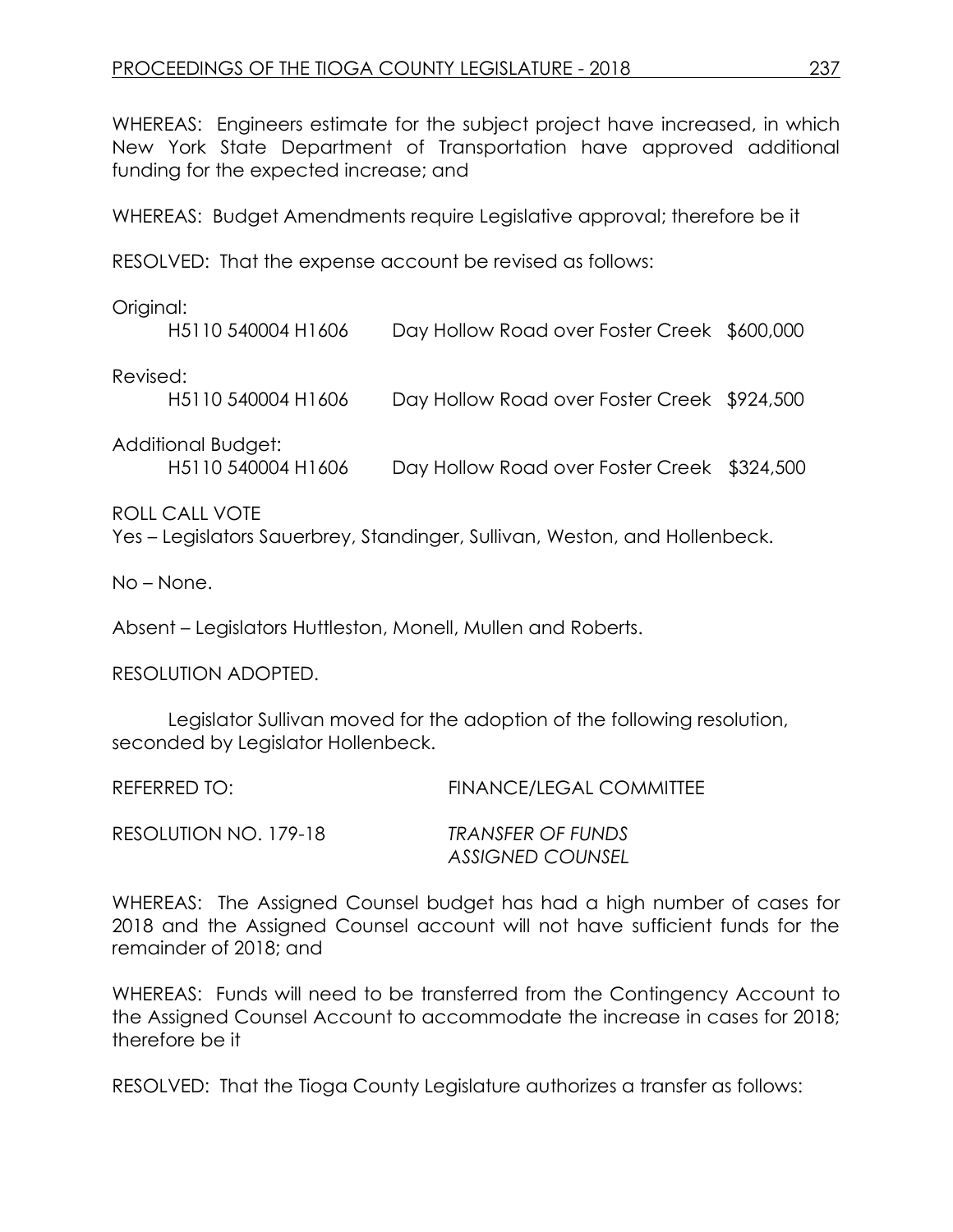|     | From: A1990 540715 Contingency Account                                                                                  | \$60,000                          |
|-----|-------------------------------------------------------------------------------------------------------------------------|-----------------------------------|
| To: | A1172 540030 Assigned Counsel<br>A1172 540390 Mileage<br>A1172 540640 Supplies (Not Office)<br>A1172 540700 Transcripts | \$55,000<br>\$4,000<br>500<br>500 |

ROLL CALL VOTE

Yes – Legislators Sauerbrey, Standinger, Sullivan, Weston, and Hollenbeck.

No – None.

Absent – Legislators Huttleston, Monell, Mullen and Roberts.

RESOLUTION ADOPTED.

Legislator Standinger moved for the adoption of the following resolution, seconded by Legislator Sullivan.

| REFERRED TO:          | <b>HEALTH &amp; HUMAN SERVICES COMMITTEE</b><br><b>FINANCE COMMITTEE</b> |
|-----------------------|--------------------------------------------------------------------------|
| RESOLUTION NO. 180-18 | AMEND BUDGET & TRANSFER OF FUNDS<br>PUBLIC HEALTH                        |

WHEREAS: Tioga County Public Health Mobile Dental Services has identified the need to upgrade Dental-specific software and imaging hardware; and

WHEREAS: In conjunction with the new Mobile Dental Unit that is being built, Public Health is converting to a paperless electronic dental record system to allow for space, efficiency and communication with other providers and insurances; and

WHEREAS: The purchase of software, hardware and implementation is necessary for said upgrades; and

WHEREAS: Public Health has worked with Information Technology Communication Services toward this upgrade; and

WHEREAS: Additional funding is needed in the appropriate budgetary lines; and

WHEREAS: Public Health has the funds available due to a position vacancy, which will require resolution to transfer into the appropriate budgetary lines; and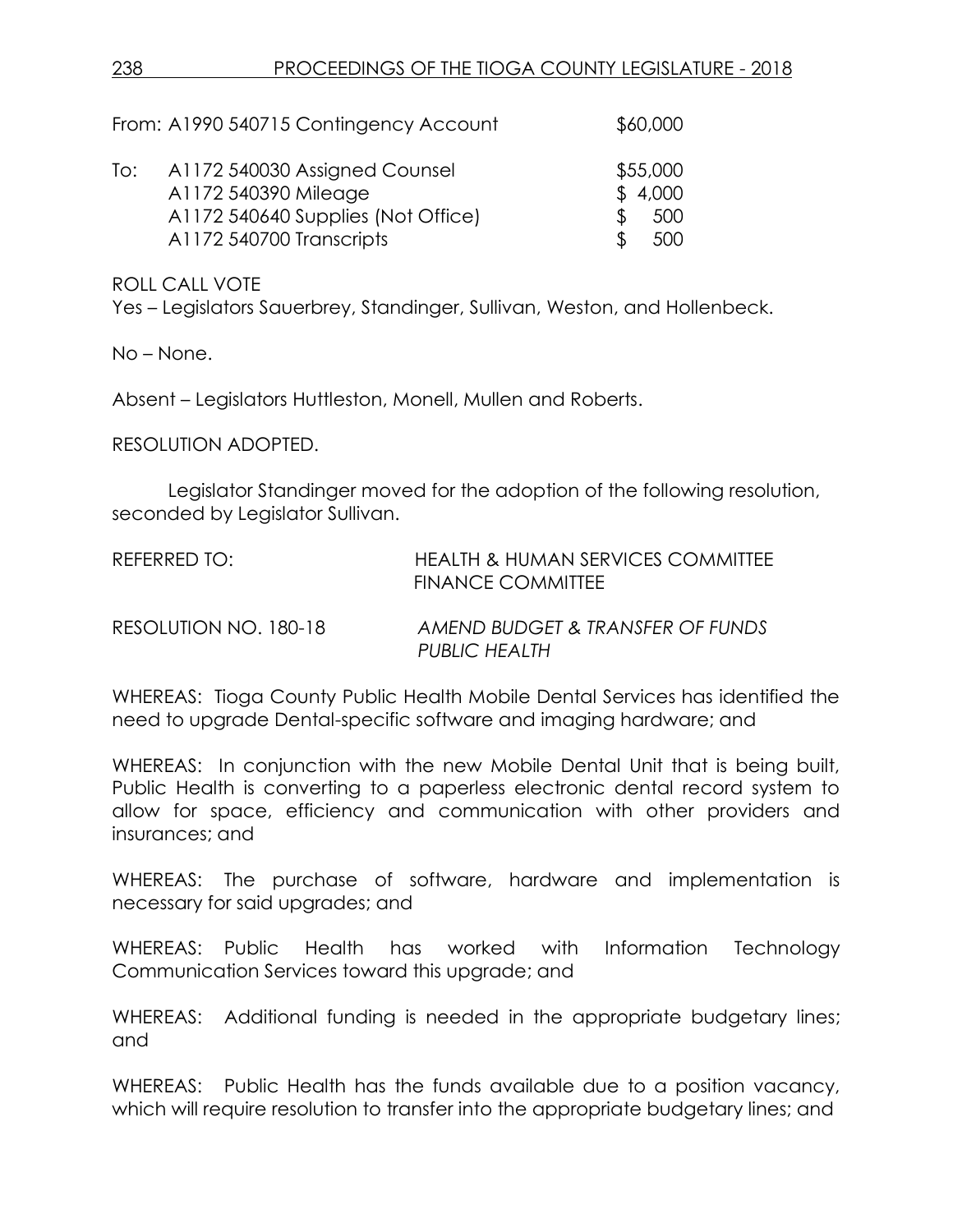WHEREAS: Budget Amendments and Transfer of Funds require Legislative approval; therefore be it

RESOLVED: That funding be transferred as follows:

| From:        |                            |          |
|--------------|----------------------------|----------|
| A4011 510010 | Dental Services: Personnel | \$25,000 |
| To:          |                            |          |

| A4064 520130 | Dental Services: Equipment                    | \$16,000 |
|--------------|-----------------------------------------------|----------|
| A4064 540130 | Dental Services: Contracting Services \$6,800 |          |
| A4064 540620 | Dental Services: Software                     | \$ 2,200 |

ROLL CALL VOTE

Yes – Legislators Sauerbrey, Standinger, Sullivan, Weston, and Hollenbeck.

No – None.

Absent – Legislators Huttleston, Monell, Mullen and Roberts.

RESOLUTION ADOPTED.

Legislator Hollenbeck moved for the adoption of the following resolution, seconded by Legislator Sullivan.

REFERRED TO: FINANCE/LEGAL COMMITTEE RESOLUTION NO. 181-18 *TRANSFER FUNDS AND FUND CAPITAL* 

WHEREAS: The Tioga County Legislature recognizes the importance of County Capital Infrastructure, Equipment, Computer Software and Hardware enhancements, and established funds for such needs in Resolutions No. 320-13 and No. 119-13; and

*RESERVE ACCOUNT* 

WHEREAS: The Tioga County Legislature would like to replenish the depleted Capital Reserves through funds it receives from Gaming Casino Revenue as the host county for the Tioga Downs Casino; and

WHEREAS: Tioga County has receipted into the General Operating Fund State Aid Casino Revenue for the period of 01/01/2018 through 06/30/2018 in the amount of \$652,227.30 into account A1340 430160; therefore be it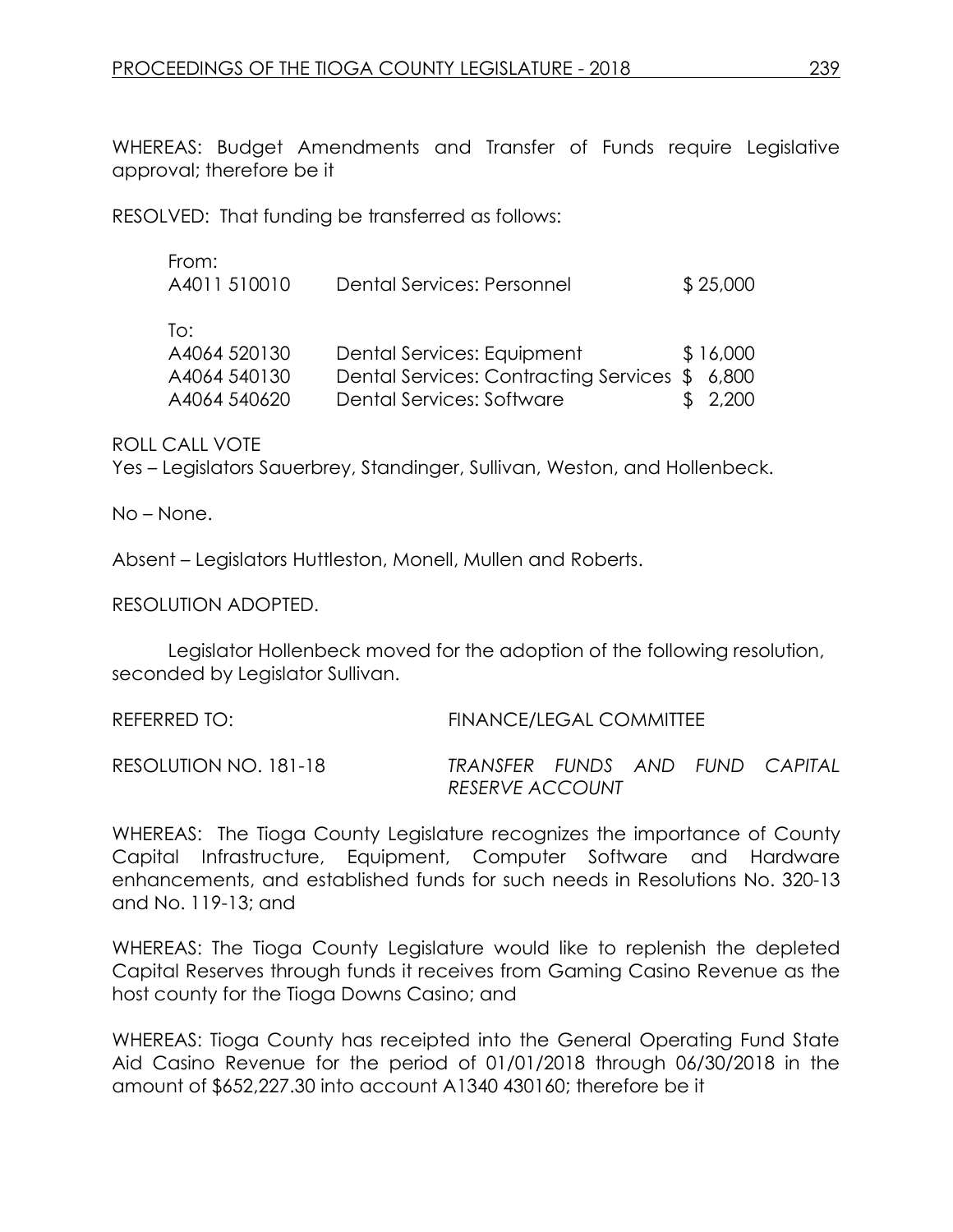RESOLVED: That the Tioga County Treasurer transfer \$650,000.00 from the General Operating Fund to the Capital Fund; and be it further

RESOLVED: That the Tioga County Treasurer funds the Capital "Land, Equipment, and Infrastructure Reserve" with \$650,000.00 from the Capital Fund balance:

|     | FROM: A1340 430160 State Aid Casino Revenue                  | \$650,000.00 |
|-----|--------------------------------------------------------------|--------------|
| TO: | A9950 593715 Transfer to Capital Fund                        | \$650,000.00 |
|     | FROM: H1340 450310 Inter fund Transfer                       | \$650,000.00 |
| TO: | H 387807 Capital Land, Equipment &<br>Infrastructure Reserve | \$650,000.00 |

ROLL CALL VOTE

Yes – Legislators Sauerbrey, Standinger, Sullivan, Weston, and Hollenbeck.

No – None.

Absent – Legislators Huttleston, Monell, Mullen and Roberts.

RESOLUTION ADOPTED.

Legislator Sullivan moved for the adoption of the following resolution, seconded by Legislator Standinger.

| REFERRED TO:          | ADMINISTRATIVE SERVICES COMMITTEE<br>PERSONNEL COMMITTEE<br><b>FINANCE/LEGAL COMMITTEE</b>                |
|-----------------------|-----------------------------------------------------------------------------------------------------------|
| RESOLUTION NO. 182-18 | 2018 BUDGET MODIFICATION AND REQUEST<br><b>TRANSFER OF CONTINGENCY FUNDS</b><br><b>BOARD OF ELECTIONS</b> |

WHEREAS: The Board of Elections Part Time/Temporary budget will not have sufficient salary funds for the remainder of 2018; and

WHEREAS: The Board of Elections Voting Machine Technicians duties have increased; and

WHEREAS: The Tioga County Legislature approved at the March 8, 2018 Work Session an increase for the Voting Machine Technicians part time hours up to 29.5 per week; and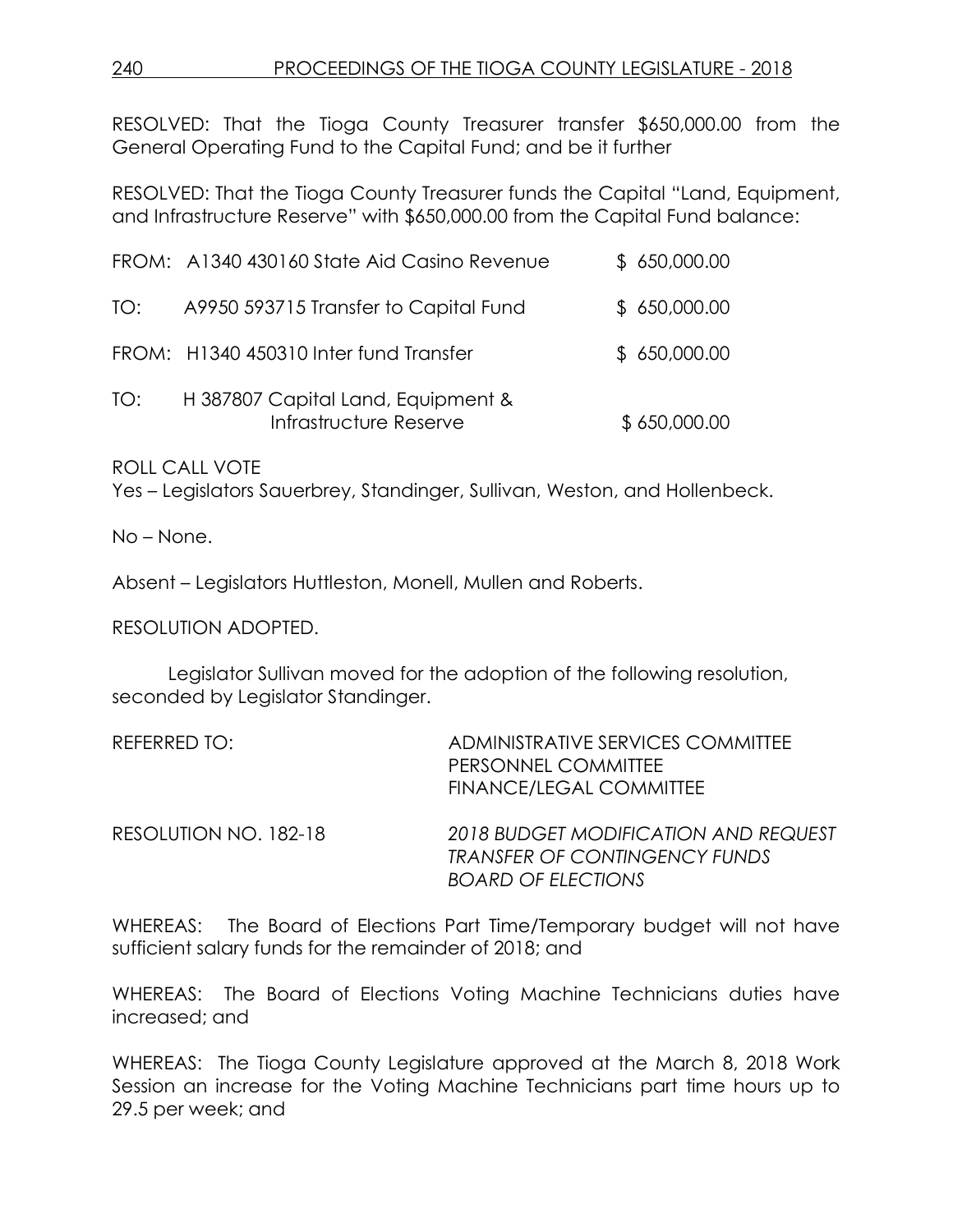WHEREAS: There are still two elections that will need to be re-canvassed by the part time Election Workers who are compensated from the Part Time/Temporary budget line; and

WHEREAS: Funds will need to be transferred from the Contingency Account to the Board of Elections Part Time/Temporary salary to accommodate the permanent increase of duties and hours for the Voting Machine Technicians and the Part Time Election Workers; therefore be it

RESOLVED: That the Tioga County Legislature authorizes a budget modification and transfer of contingency funds for 2018 as follows:

From: A1990 540715 Contingency Account \$24,000 To: A1450 510020 Part Time/Temporary \$24,000

ROLL CALL VOTE

Yes – Legislators Sauerbrey, Standinger, Sullivan, Weston, and Hollenbeck.

No – None.

Absent – Legislators Huttleston, Monell, Mullen and Roberts.

RESOLUTION ADOPTED.

Legislator Standinger moved for the adoption of the following resolution, seconded by Legislator Sullivan.

| REFERRED TO:          |                 |                                 | <b>HEALTH &amp; HUMAN SERVICES COMMITTEE</b> |
|-----------------------|-----------------|---------------------------------|----------------------------------------------|
| RESOLUTION NO. 183–18 | 2018<br>PROGRAM | APPROVE FUNDING<br>SUMMER YOUTH | EMPLOYMENT                                   |

WHEREAS: Additional funding has been awarded to Tioga County Department of Social Services from the Office of Temporary and Disability Assistance for Summer Youth Employment Programs; and

WHEREAS: The plan submitted for expenditure of these funds has been approved; and

WHEREAS: Appropriation of Funds requires Legislative approval; therefore be it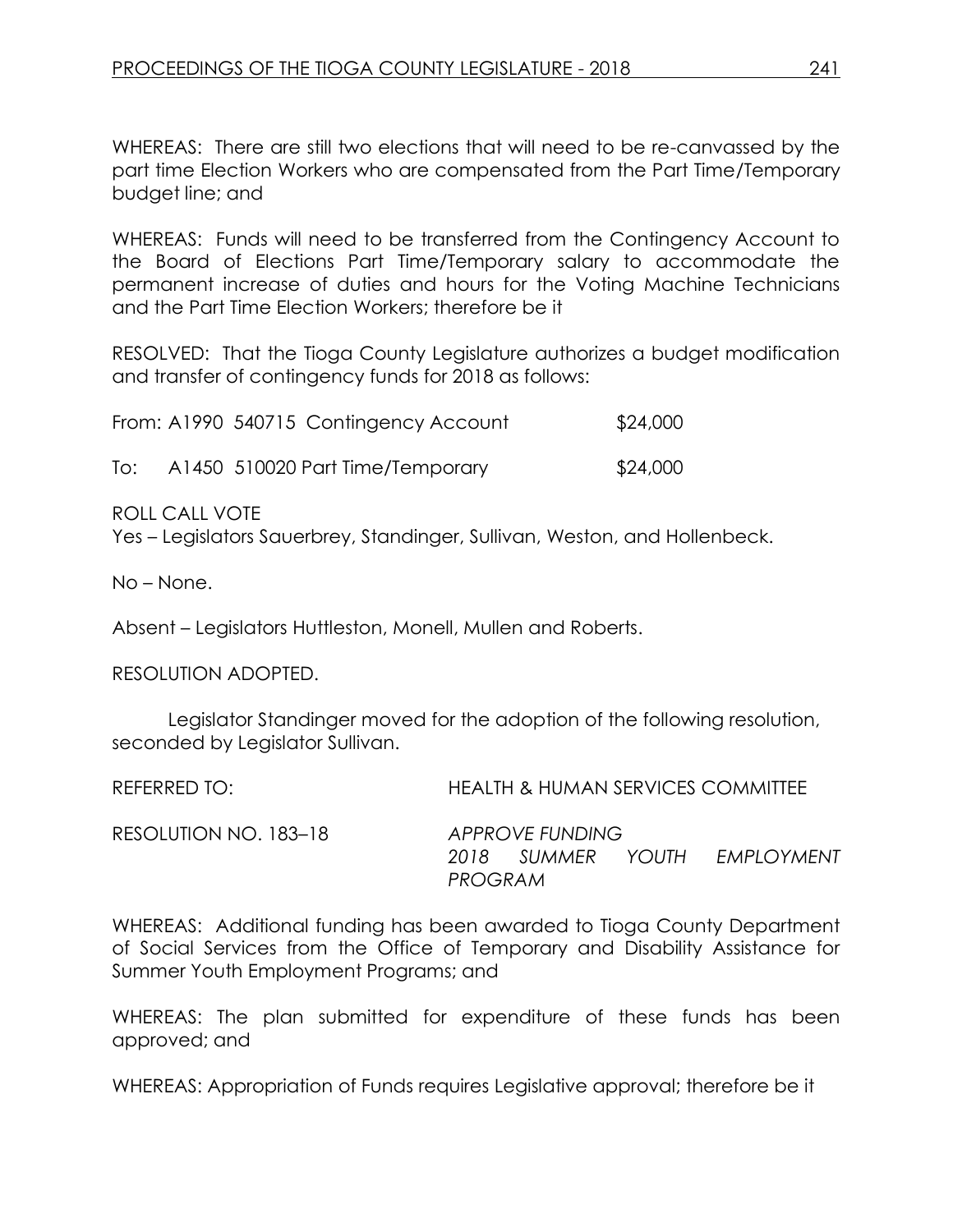RESOLVED: That funding be appropriated as follows:

|     | From: A6010.446100 Federal Aid: Administration | \$106,459 |
|-----|------------------------------------------------|-----------|
| ിറ: | A6010.540140 Contractual                       | \$94,362  |
|     | A6010.540487 Program Expense                   | \$12,097  |

ROLL CALL VOTE

Yes – Legislators Sauerbrey, Standinger, Sullivan, Weston, and Hollenbeck.

No – None.

Absent – Legislators Huttleston, Monell, Mullen and Roberts.

RESOLUTION ADOPTED.

Legislator Sullivan moved for the adoption of the following resolution, seconded by Legislator Weston.

REFERRED TO: PUBLIC WORKS COMMITTEE

RESOLUTION NO. 184-18 *AUTHORIZING THE IMPLEMENTATION AND FUNDING IN THE FIRST INSTANCE 100% OF THE FEDERAL AID AND STATE "MARCHISELLI" PROGRAM-AID ELIGIBLE COSTS OF A TRANSPORTATION FEDERAL-AID PROJECT AND APPROPRIATING FUNDS*

WHEREAS: A project for the rehabilitation of BIN 3335360 – Day Hollow Road over Foster Creek, PIN 9754.14 (the Project) is eligible for funding under Title 23 U.S. Code, as amended that calls for the apportionment of the costs of such program to be borne at the ratio of 80% Federal Funds and 20% non-Federal Funds; and

WHEREAS: The County of Tioga desires to advance the Project by making a commitment of 100% of the Federal and non-Federal share of the costs of the Preliminary Engineering/Design work, Right-of-Way Incidentals work, Right-of-Way Acquisition work and Construction and Construction Supervision and Inspection work.

NOW, THEREFORE, the Tioga County Legislature, duly convened does hereby

RESOLVED: That the Tioga County Legislature hereby approves the abovesubject project; be it further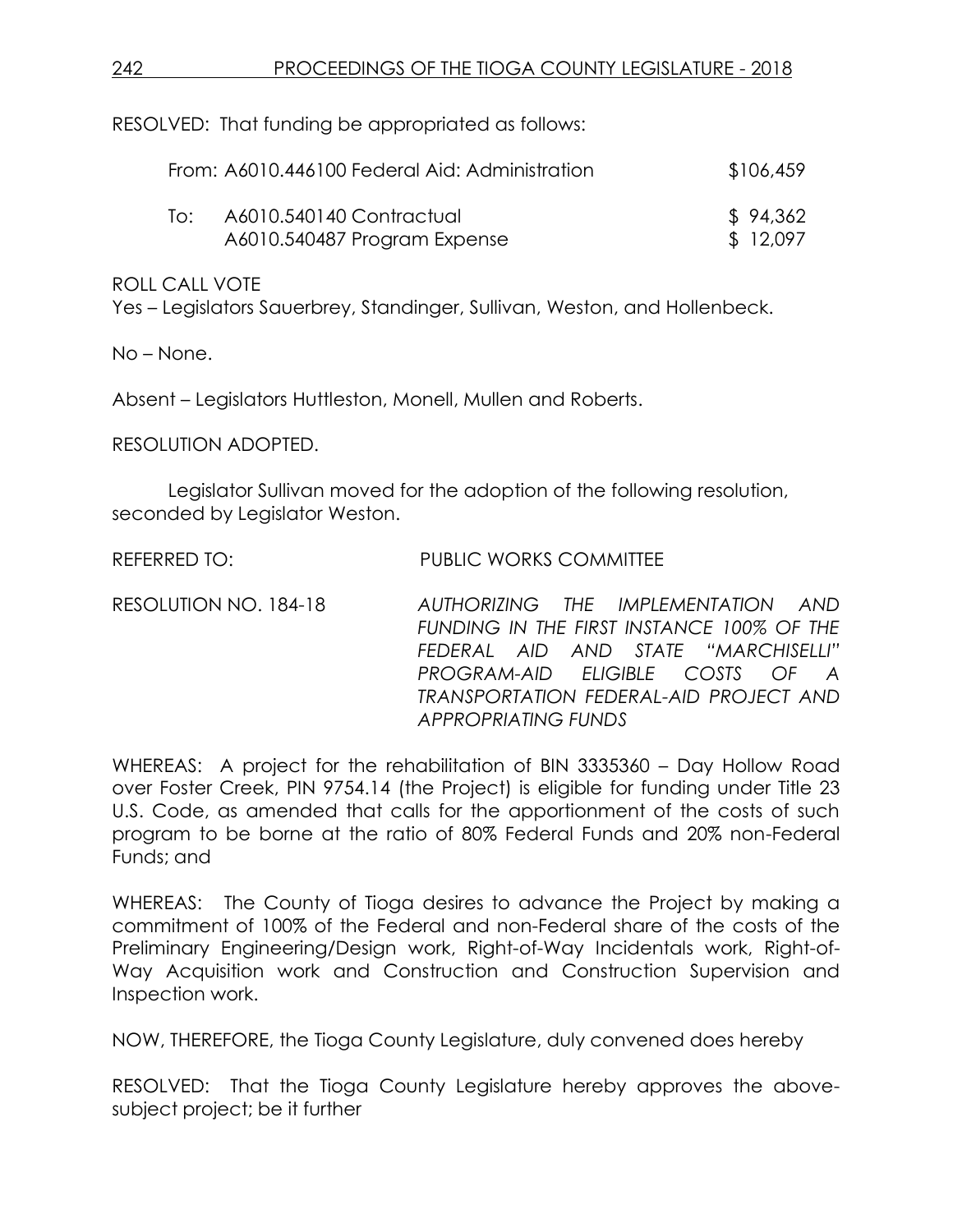RESOLVED: That the Tioga County Legislature hereby authorize the County of Tioga to pay in the first instance 100% of the Federal and non-Federal share of the cost of the Construction and Construction Supervision and Inspection work for the Project or portions thereof; be it further

RESOLVED: That the sum of \$822,000 is hereby appropriated from Day Hollow over Foster Creek account H5110.540004.H1606 and made available to cover the costs of participation in the above phases of the Project; be it further

RESOLVED: That in the event the full Federal and non-Federal share costs of the project exceeds the amount appropriated above, the Tioga County Legislature shall convene as soon as possible to appropriate said excess amount immediately upon notification by the New York State Department of Transportation thereof, be it further

RESOLVED: That the Chair of the Tioga County Legislature be and is hereby authorized to execute all necessary Agreements, certifications or reimbursement requests for Federal Aid and/or Marchiselli Aid on behalf of the County of Tioga with the New York State Department of Transportation in connection with the advancement or approval of the Project and providing for the administration of the Project and the municipality's first instance funding of project costs and permanent funding of the local share of federal-aid and state-aid eligible Project costs and all Project costs within appropriations therefore that are not so eligible, be it further

RESOLVED: That a certified copy of this resolution be filed with the New York State Commissioner of Transportation by attaching it to any necessary Agreement in connection with the Project, and be it further

RESOLVED: That this Resolution shall take effect immediately.

ROLL CALL VOTE

Yes – Legislators Sauerbrey, Standinger, Sullivan, Weston, and Hollenbeck.

No – None.

Absent – Legislators Huttleston, Monell, Mullen and Roberts.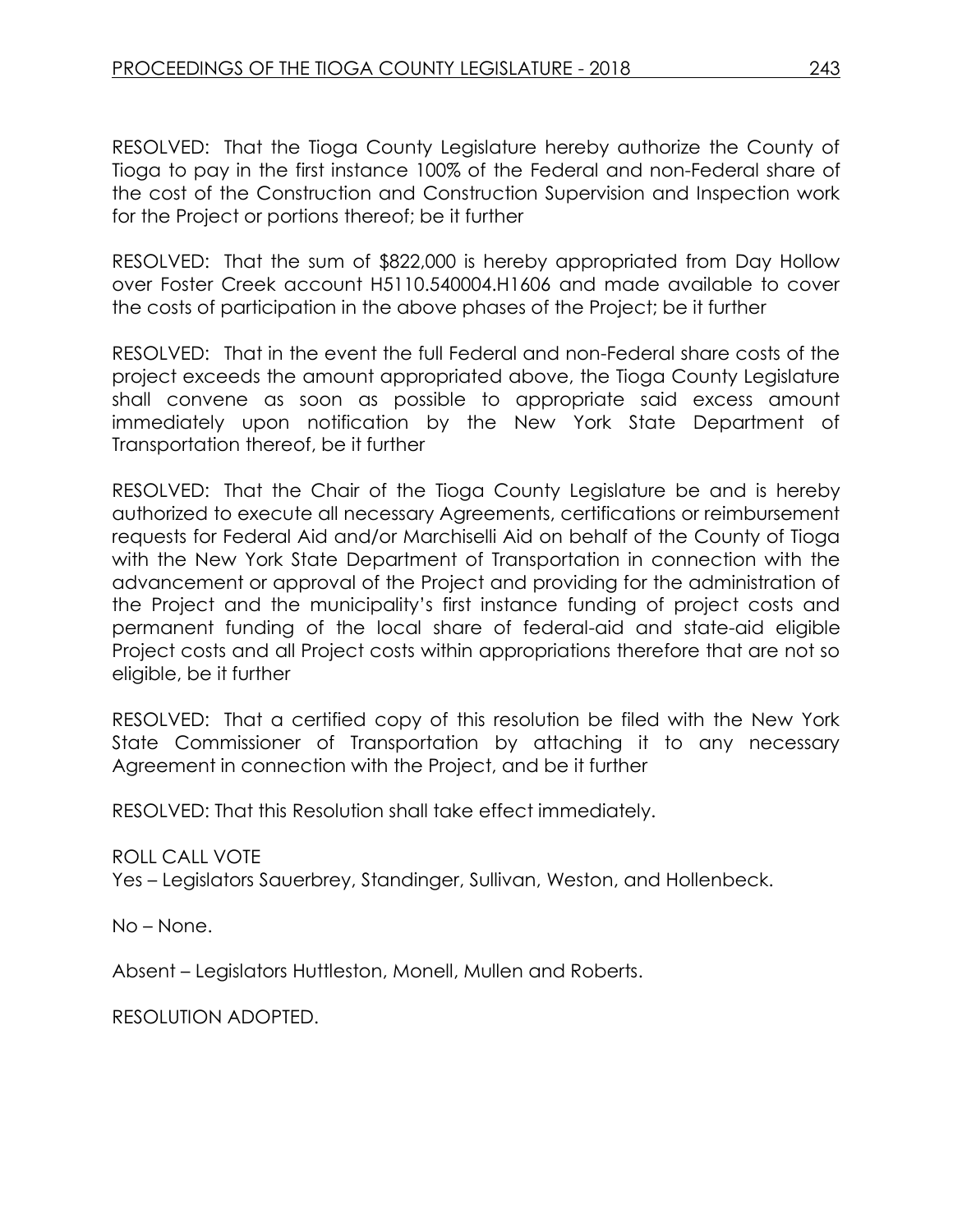Legislator Standinger moved for the adoption of the following resolution, seconded by Legislator Hollenbeck.

REFERRED TO: THE PUBLIC SAFETY COMMITTEE

RESOLUTION NO. 185-18 *AUTHORIZE THE ACCEPTANCE OF INTEROPERABLE COMMUNICATIONS EQUIPMENT FROM NYS DHSES FIRE COORDINATOR'S OFFICE*

WHEREAS: The NYS Division of Homeland Security and Emergency Services has announced interoperable communications grant funding; and

WHEREAS: The New York State Division of Homeland Security and Emergency Services is deploying the Mutualink emergency incident collaboration technology and making such equipment available to all Counties in the State at no cost to the County; and

WHEREAS: County Policy #47 requires that a resolution be approved before any such application be submitted; therefore be it

RESOLVED: That the Tioga County Office of Emergency Services be authorized to submit the appropriate grant application for the purposes of securing this funding and authorize the Chair of the Legislature to sign such application and contract after approval of the County Attorney.

ROLL CALL VOTE

Yes – Legislators Sauerbrey, Standinger, Sullivan, Weston, and Hollenbeck.

No – None.

Absent – Legislators Huttleston, Monell, Mullen and Roberts.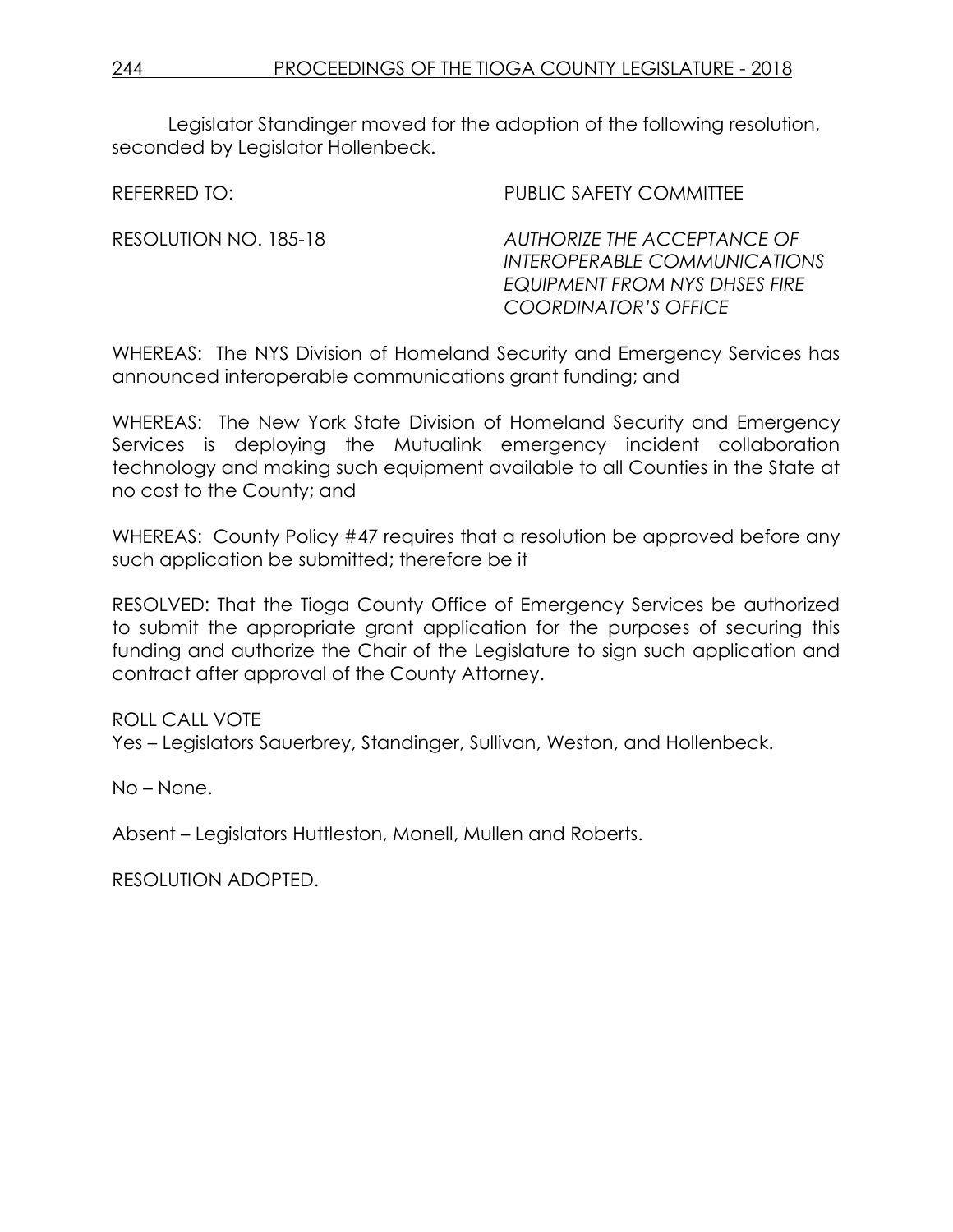Legislator Standinger moved for the adoption of the following resolution, seconded by Legislator Hollenbeck.

REFERRED TO: PUBLIC SAFETY COMMITTEE

RESOLUTION NO. 186-18 *AUTHORIZE THE SUBMISSION OF STATEWIDE INTEROPERABLE COMMUNICATIONS "FORMULA" GRANT (SICG 18) APPLICATION 2018 OFFICE OF EMERGENCY SERVICES*

WHEREAS: The Office of Homeland Security has issued a Statewide Interoperable Communications "Formula" Grant 2018 to the Tioga County Office of Emergency Services. The grant will be used for upgrading the radio communications in the county and there is no local share associated with said grant; and

WHEREAS: County Policy #47 requires that permission be obtained prior to submitting said application. However, due to the short notification period, the Tioga County Office of Emergency Services had to submit an application for this funding by August 3, 2018; therefore be it

RESOLVED: That the Tioga County Office of Emergency Services be authorized to submit the Statewide Interoperable Communications Formula Grant application 2018, after the fact, to be in compliance with county policy.

ROLL CALL VOTE

Yes – Legislators Sauerbrey, Standinger, Sullivan, Weston, and Hollenbeck.

No – None.

Absent – Legislators Huttleston, Monell, Mullen and Roberts.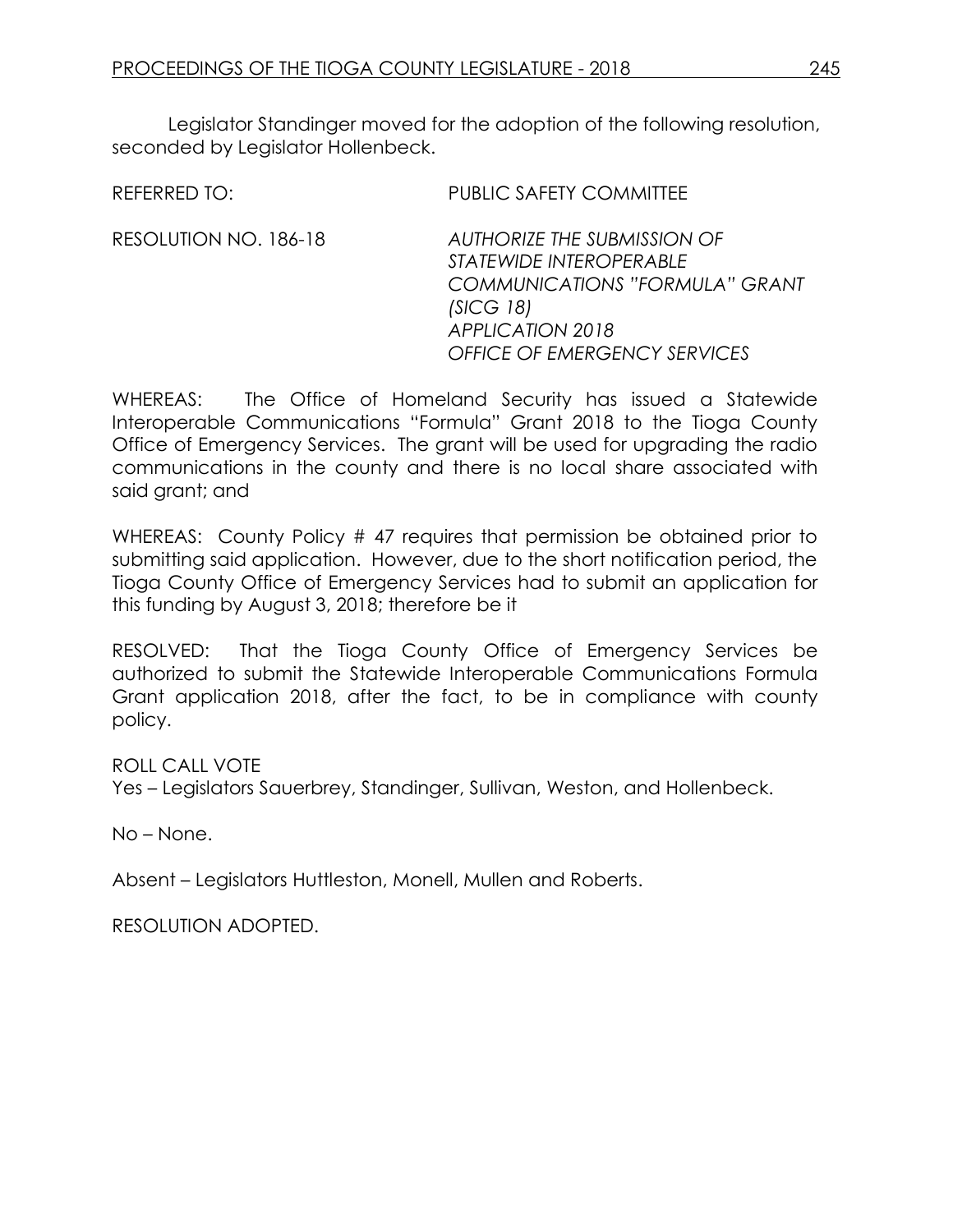Legislator Standinger moved for the adoption of the following resolution, seconded by Legislator Weston.

REFERRED TO: PUBLIC SAFETY COMMITTEE RESOLUTION NO. 187-18 *AUTHORIZE THE SUBMISSION OF STATEWIDE INTEROPERABLE COMMUNICATIONS "TARGET" GRANT (SICG 18) APPLICATION 2018 OFFICE OF EMERGENCY SERVICES*

WHEREAS: The Office of Homeland Security has issued a Statewide Interoperable Communications "Target" Grant 2018 to the Tioga County Office of Emergency Services. The grant will be used for upgrading the radio communications in the county with no local share associated with said grant; and

WHEREAS: County Policy #47 requires that permission be obtained prior to submitting said application; therefore be it

RESOLVED: That the Tioga County Office of Emergency Services be authorized to submit the Statewide Interoperable Communications "Target" Grant application 2018 and authorizes the Chair of the Legislature to sign said application and contract once it has been approved by the County Attorney.

ROLL CALL VOTE

Yes – Legislators Sauerbrey, Standinger, Sullivan, Weston, and Hollenbeck.

No – None.

Absent – Legislators Huttleston, Monell, Mullen and Roberts.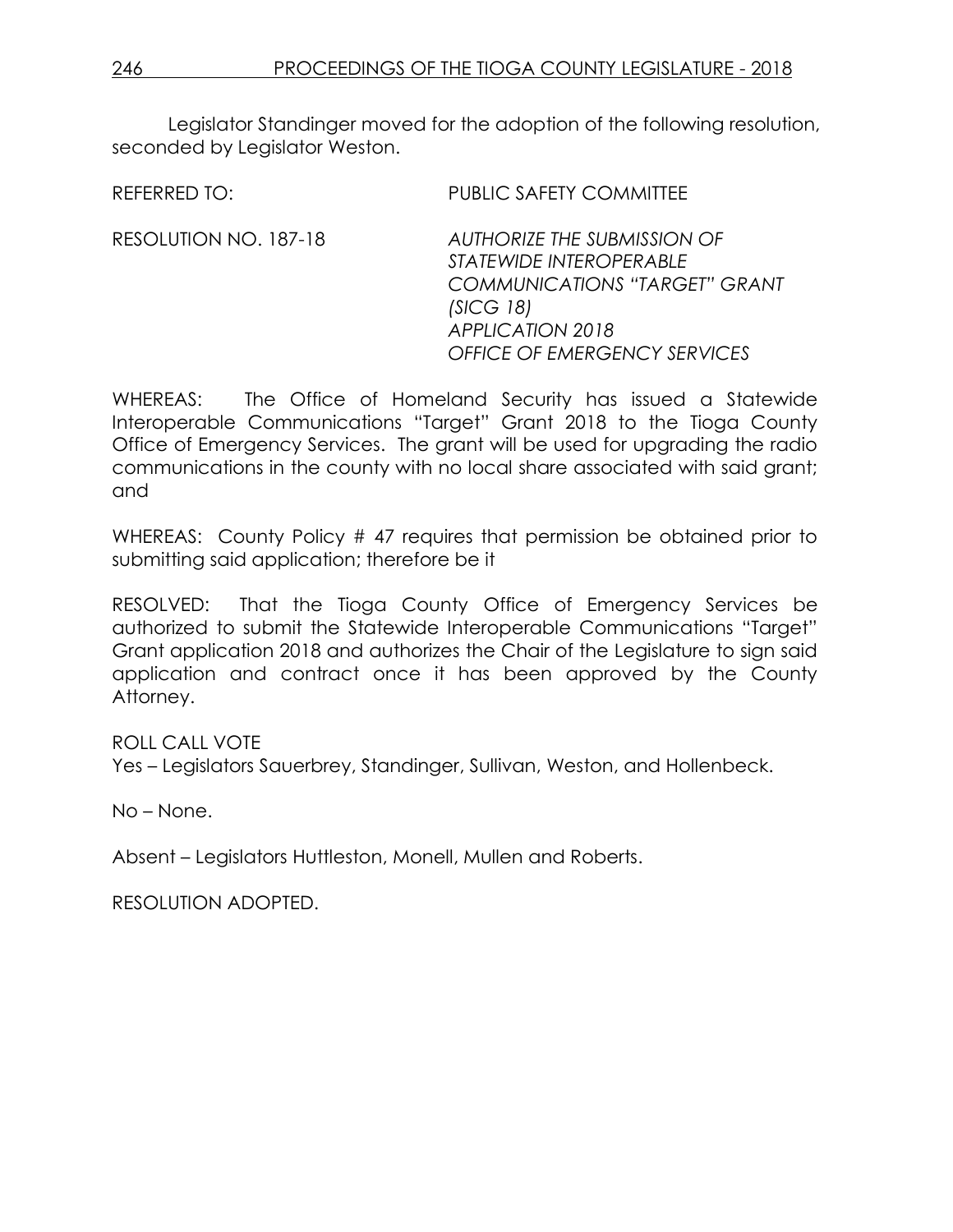Legislator Sullivan moved for the adoption of the following resolution, seconded by Legislator Weston.

| <b>REFERRED TO:</b>   | PUBLIC WORKS COMMITTEE<br>LEGAL/FINANCE COMMITTEE                                                                                                                                                         |
|-----------------------|-----------------------------------------------------------------------------------------------------------------------------------------------------------------------------------------------------------|
| RESOLUTION NO. 188-18 | AUTHORIZATION FOR TIOGA COUNTY TO<br>ACCEPT TRANSFER OF PROPERTY FROM THE<br>TIOGA COUNTY INDUSTRIAL DEVELOPMENT<br>AGENCY AND LEGISLATIVE CHAIR TO<br><b>EXECUTE DOCUMENTS NECESSARY FOR</b><br>TRANSFER |

WHEREAS: The Tioga County Industrial Development Agency currently owns a portion of Corporate Drive that consists of a 50 foot railroad crossing; and

WHEREAS: Tioga County is desirous of owning said portion of Corporate Drive and the Tioga County Industrial Development Agency has agreed to transfer said portion of Corporate Drive to Tioga County, subject to Tioga County granting an easement to the Tioga County IDA for said railroad crossing; therefore be it

RESOLVED: That the Tioga County Legislature accepts the transfer of said property from the Tioga County IDA and agrees that said transfer is subject to Tioga County granting an easement to the Tioga County IDA; and it is further

RESOLVED: That the Tioga County Legislature authorizes the Legislative Chair to execute any documents necessary for said transfer of property and said easement to be made.

ROLL CALL VOTE

Yes – Legislators Sauerbrey, Standinger, Sullivan, Weston, and Hollenbeck.

No – None.

Absent – Legislators Huttleston, Monell, Mullen and Roberts.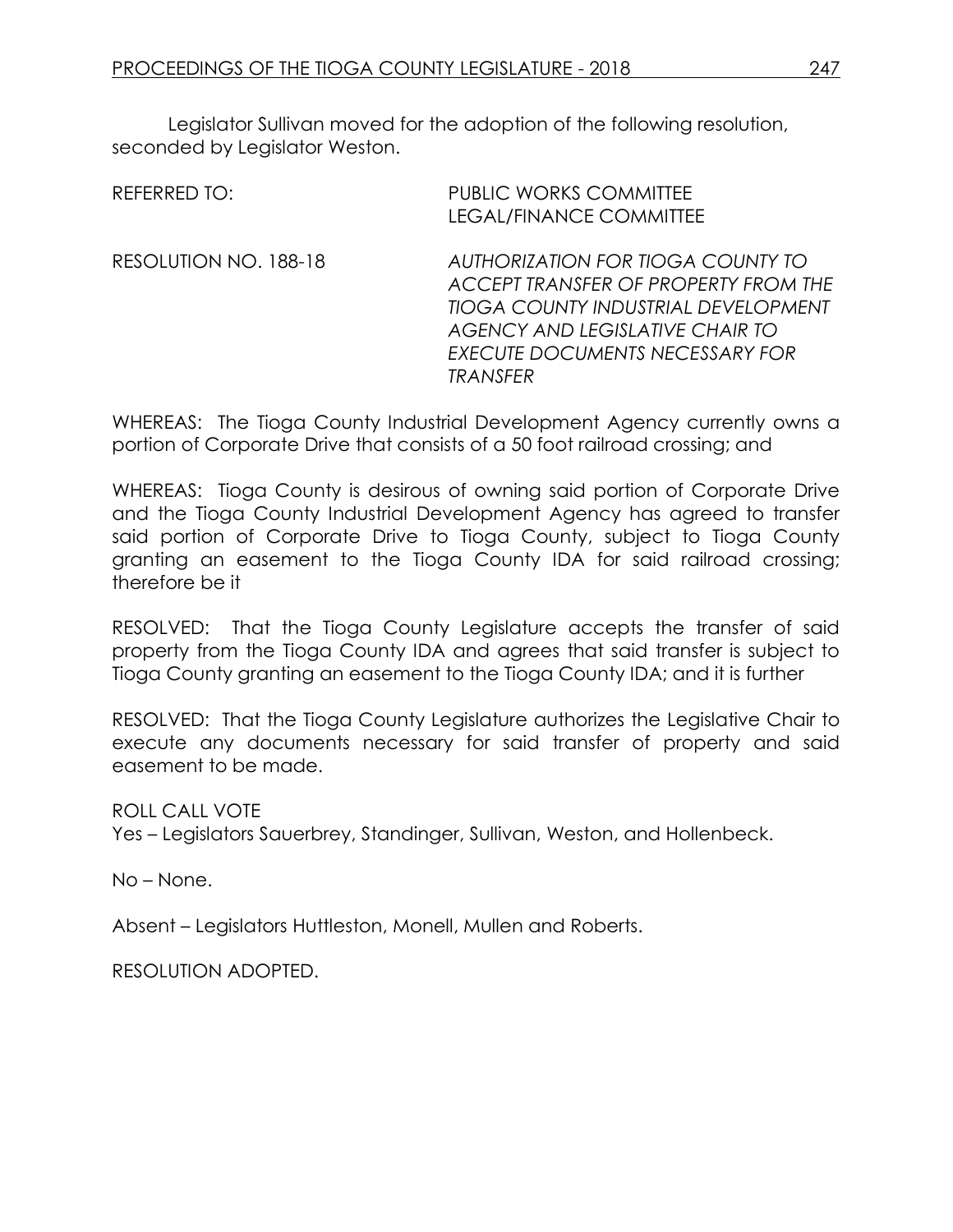Legislator Weston moved for the adoption of the following resolution, seconded by Legislator Hollenbeck.

| <b>ED&amp;P COMMITTEE</b> |
|---------------------------|
|                           |

RESOLUTION NO. 189-18 *DESIGNATION OF TIOGA COUNTY LOCAL DEVELOPMENT CORPORATION, D.B.A. TIOGA COUNTY TOURISM, AS AUTHORIZED TOURISM PROMOTION AGENCY FOR 2019*

WHEREAS: The Tioga County Local Development Corporation, d.b.a. the Tioga County Tourism Office, is the not-for-profit corporation that develops and implements a tourism promotion and marketing program for the county; and

WHEREAS: The Tioga County Tourism Office coordinates with the state in its tourism grants program; and

WHEREAS: The New York State tourism grants program is designed to encourage tourism promotion throughout the regions of New York State; and

WHEREAS: The guidelines for this local assistance program require counties to appoint an official Tourism Promotion Agency (TPA), therefore be it

RESOLVED: That the Tioga County Tourism Office be and hereby is designated by the Tioga County Legislature as their Tourism Promotion Agency for the 2019 budget year and authorized to make application for and receive grants on behalf of the county pursuant to the New York State Tourism Promotion Act.

ROLL CALL VOTE Yes – Legislators Sauerbrey, Standinger, Sullivan, Weston, and Hollenbeck.

No – None.

Absent – Legislators Huttleston, Monell, Mullen and Roberts.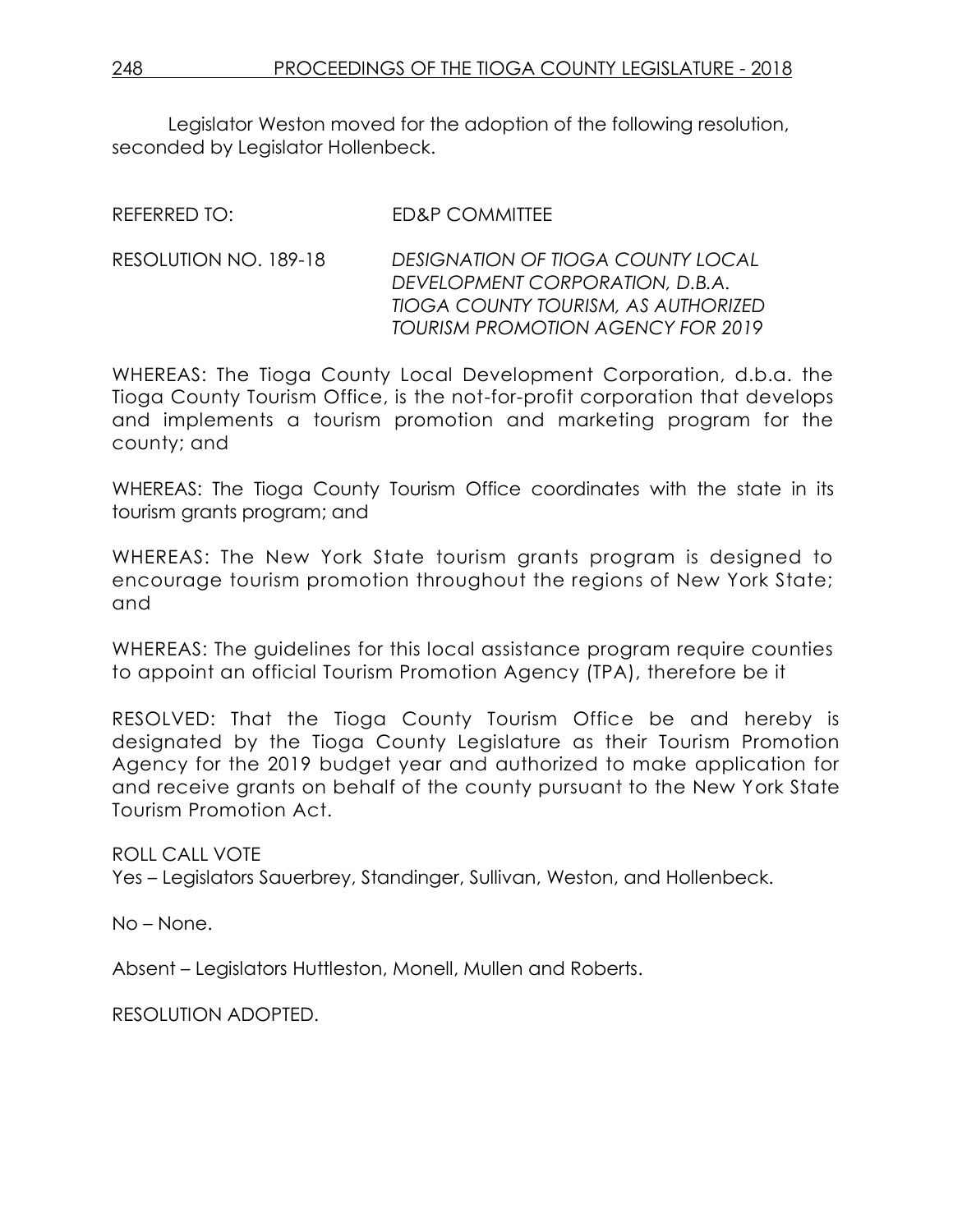Legislator Sullivan moved for the adoption of the following resolution, seconded by Legislator Hollenbeck.

REFERRED TO: FINANCE/LEGAL COMMITTEE

RESOLUTION NO. 190-18 *AUTHORIZE THE SALE OF COUNTY OWNED PROPERTY LOCATED IN THE TOWN OF CANDOR TO CHERYL A. JOHNSON & FREDERICK E. MIDDAUGH*

WHEREAS: Property located in the Town of Candor transferred to Tioga County, identified as Tax Map number 72.00-1-26, parcel number 695 was included on a Resolution adopted by the Tioga County Legislature on July 10, 2018 for the authorization for county owed properties acquired for delinquent taxes Resolution number 168-18, owes 2016, 2017 and 2018 taxes and is past the last date of redemption; and

WHEREAS: The County has been approached by Cheryl A. Johnson & Frederick E. Middaugh who has made an offer to purchase back their property for \$4,500 "as is", thereby placing the property back on the tax rolls; be it therefore

RESOLVED: That the Chair of the Tioga County Legislature be and hereby is authorized to withdraw said property from the List of county owed properties to be sold at public auction and sign and record on receipt of \$4,500 and recording costs of \$185.00, a Quit Claim Deed conveying the property transferred to Tioga County, located in the, Town of Candor, identified on the Town of Candor Tax Map as number 72.00-1-26 parcel number 695 to Cheryl A. Johnson & Frederick E. Middaugh or assigns.

ROLL CALL VOTE

Yes – Legislators Sauerbrey, Standinger, Sullivan, Weston, and Hollenbeck.

No – None.

Absent – Legislators Huttleston, Monell, Mullen and Roberts.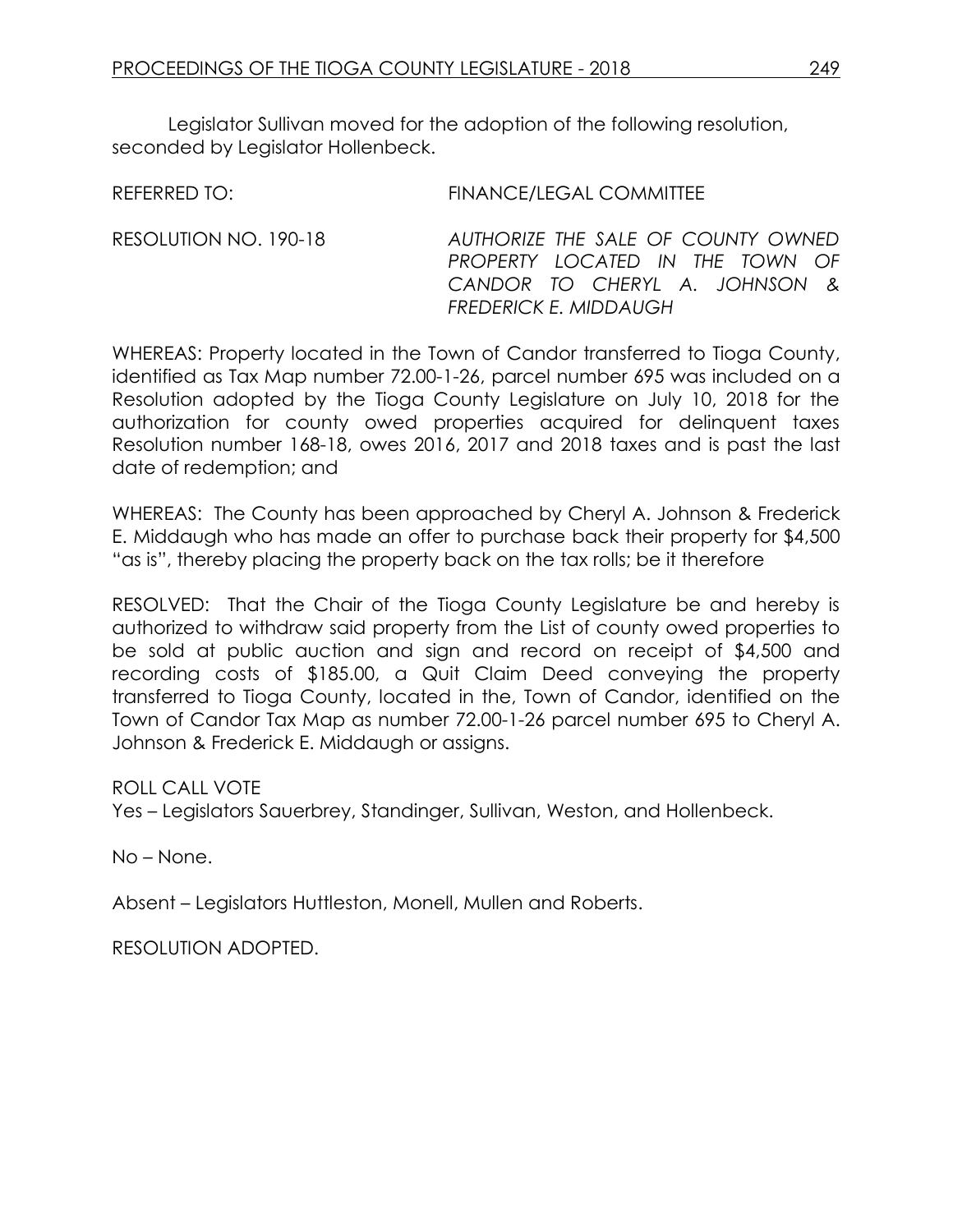*PUBLIC AUCTION AND AUTHORIZE THE SALE OF SAID PROPERTY TO ALAN R. SHUMAKER*

Legislator Hollenbeck moved for the adoption of the following resolution, seconded by Legislator Sullivan.

REFERRED TO: FINANCE/LEGAL COMMITTEE RESOLUTION NO. 191-18 *WITHDRAW PROPERTY FROM LIST OF COUNTY OWNED PROPERTY TO BE SOLD AT* 

WHEREAS: Property identified as Tax Map number 129.13-1-61 located in the Village of Owego was acquired by the County for delinquent taxes and said property was listed on Resolution No. 168-18, which authorized said property to be sold at public auction; and

WHEREAS: The County has been approached by Alan R. Shumaker who has made an offer to purchase back his property for \$860 "as is", thereby placing the property back on the tax rolls; be it therefore

RESOLVED: That the Tioga County Legislature hereby authorizes the withdrawal of said property from the list of county owed properties to be sold at public auction and the sale of said property be made to Alan R. Shumaker upon receipt of \$860 and recording costs of \$310; and be it further

RESOLVED: That the Tioga County Legislature authorizes the Chair of the Legislature to sign all documents necessary to make the sale of said property from Tioga County to Alan R. Shumaker.

ROLL CALL VOTE Yes – Legislators Sauerbrey, Standinger, Sullivan, Weston, and Hollenbeck.

No – None.

Absent – Legislators Huttleston, Monell, Mullen and Roberts.

RESOLUTION ADOPTED.

Legislator Sullivan moved for the adoption of the following resolution, seconded by Legislator Hollenbeck.

| REFERRED TO:          | <b>FINANCE COMMITTEE</b>              |
|-----------------------|---------------------------------------|
| RESOLUTION NO. 192-18 | ERRONEOUS ASSESSMENT<br>TOWN OF TIOGA |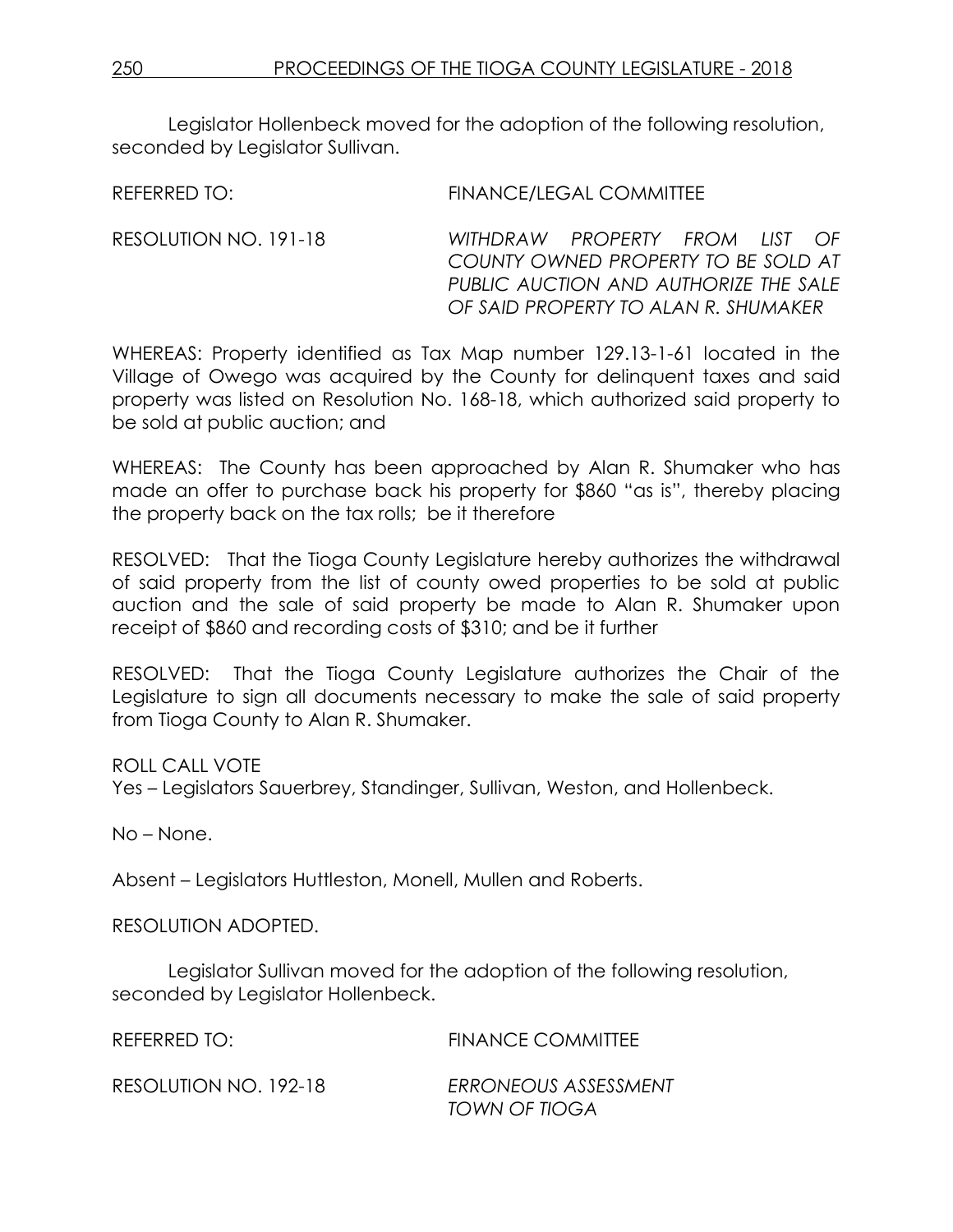WHEREAS: An application to Renounce Previously Granted Exemptions for the years 2015, 2016, & 2017 indicates that parcel #602 in the Town of Tioga assessed to Thomas R Iannone on the 2015, 2016, & 2017 tax rolls of the Town of Tioga is erroneous in that the STAR Enhance and Veterans Exemptions were renounced on July 16, 2018; be it therefore

RESOLVED: That the total repayment of \$2,949.10 to Tioga County Treasurer's Office paid by Thomas R Iannone on August 2, 2018 contains the following erroneous repayments:

|                        | Tax        | Interest | Total      |
|------------------------|------------|----------|------------|
| <b>STAR</b>            | \$1,716.69 | \$399.55 | \$2,116.24 |
| <b>COUNTY</b>          | \$194.28   | \$35.71  | \$229.99   |
| <b>RECYCLE</b>         | \$9.49     | \$1.68   | \$11.17    |
| <b>TOWN OF TIOGA</b>   | \$77.46    | \$14.24  | \$91.70    |
| <b>TOTAL ERRONEOUS</b> |            |          |            |
| <b>REPAYMENT</b>       |            |          |            |
|                        |            |          | \$2,449.10 |

And be it further

RESOLVED: That the erroneous STAR tax of \$2,116.24 be distributed to the New York State Tax & Finance; and be it further

RESOLVED: That the erroneous County tax of \$229.99 be distributed to proper account in the records of the County Treasurer; and be it further

RESOLVED: That the erroneous Solid Waste tax of \$11.17 be distributed to the Solid Waste Fund; and be it further

RESOLVED: That the erroneous Town of Tioga tax of \$91.70 be distributed to the Town of Tioga; and be it further

RESOLVED: That the processing fee of \$500.00 is revenue to Tioga County.

ROLL CALL VOTE

Yes – Legislators Sauerbrey, Standinger, Sullivan, Weston, and Hollenbeck.

No – None.

Absent – Legislators Huttleston, Monell, Mullen and Roberts.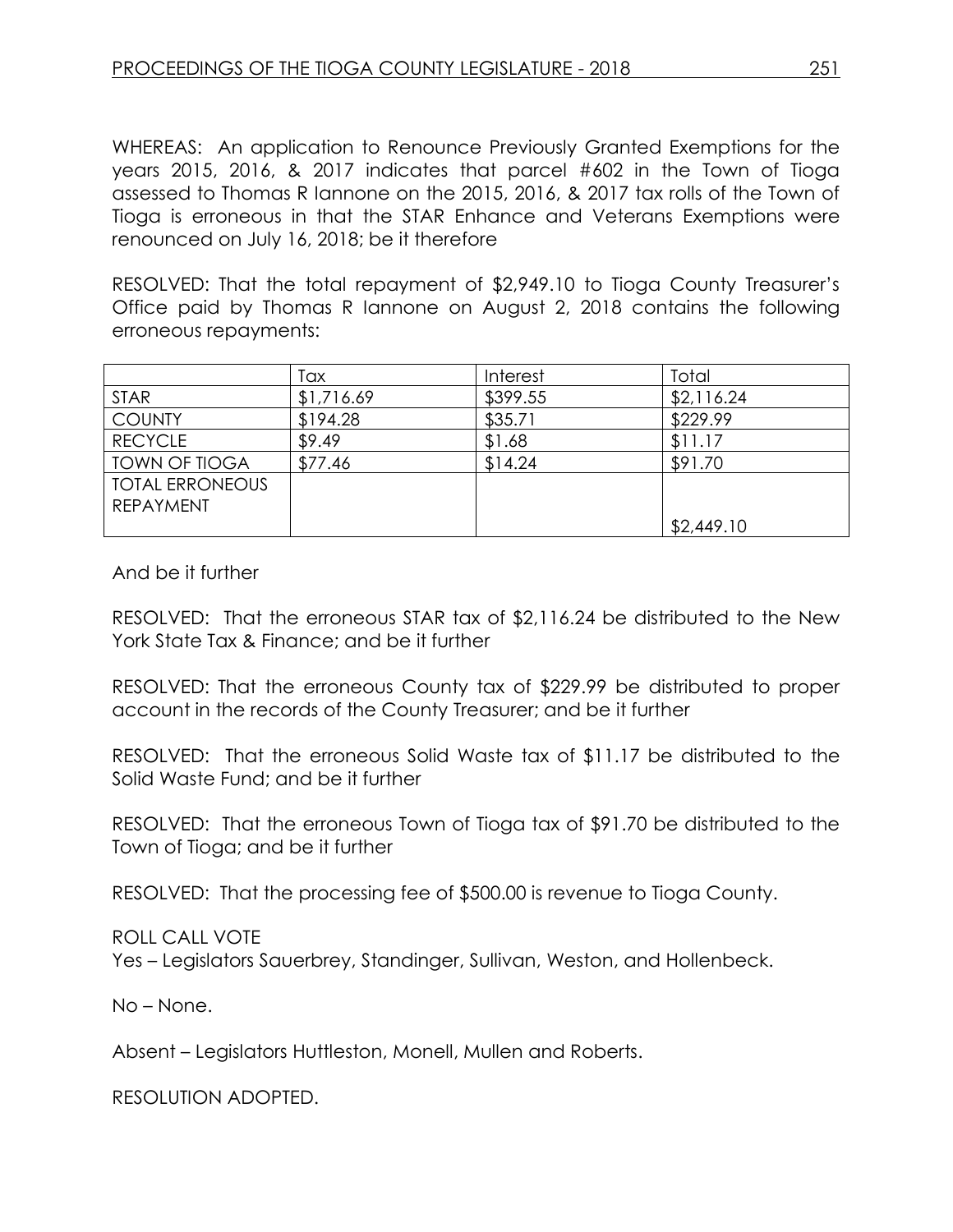Legislator Hollenbeck moved for the adoption of the following resolution, seconded by Legislator Sullivan.

REFERRED TO: LEGAL/FINANCE

RESOLUTION NO. 193-18 *ADOPTION OF TIOGA COUNTY TITLE VI PLAN, ENVIRONMENTAL JUSTICE PLAN, LIMITED ENGLISH PROFICIENCY PLAN, DATA COLLECTION PLAN, ADA TRANSITION PLAN AND EMPLOYEE TRAINING PLAN*

WHEREAS: Tioga County is a recipient of financial assistance including through the New York State Department of Transportation, Federal Transit Administration and Federal Highway Administration; and

WHEREAS: As a condition of such assistance Tioga County is required to have in place a comprehensive set of plans detailing its Title VI obligations and initiatives including its Title VI Plan, ADA Transition Plan, Environmental Justice Plan, LEP Plan (Limited English Proficiency Plan) and a plan for ongoing Title VI employee training; and

WHEREAS: Tioga County has developed a set of plans and policies to ensure that it is meeting its program obligations and has drafted a Title VI Plan, ADA Transition Plan, Environmental Justice Plan, LEP Plan (Limited English Proficiency Plan) and Title VI employee training Plan for adoption by the Tioga County Legislature and appointing the Personnel Director and Safety Officer, as the Tioga County Title VI Coordinators; therefore be it

RESOLVED: That the Tioga County Legislature hereby adopts the Tioga County Title VI Plan, ADA Transition Plan, Environmental Justice Plan, LEP Plan (Limited English Proficiency Plan) and Title VI employee training Plan and authorizes the Chairperson of the County Legislature to sign the plans and such compliance documents as are required (copy of which shall be on file); and be it further

RESOLVED: That the Personnel Director and Safety Officer, are appointed to serve as the Tioga County Title VI Coordinators.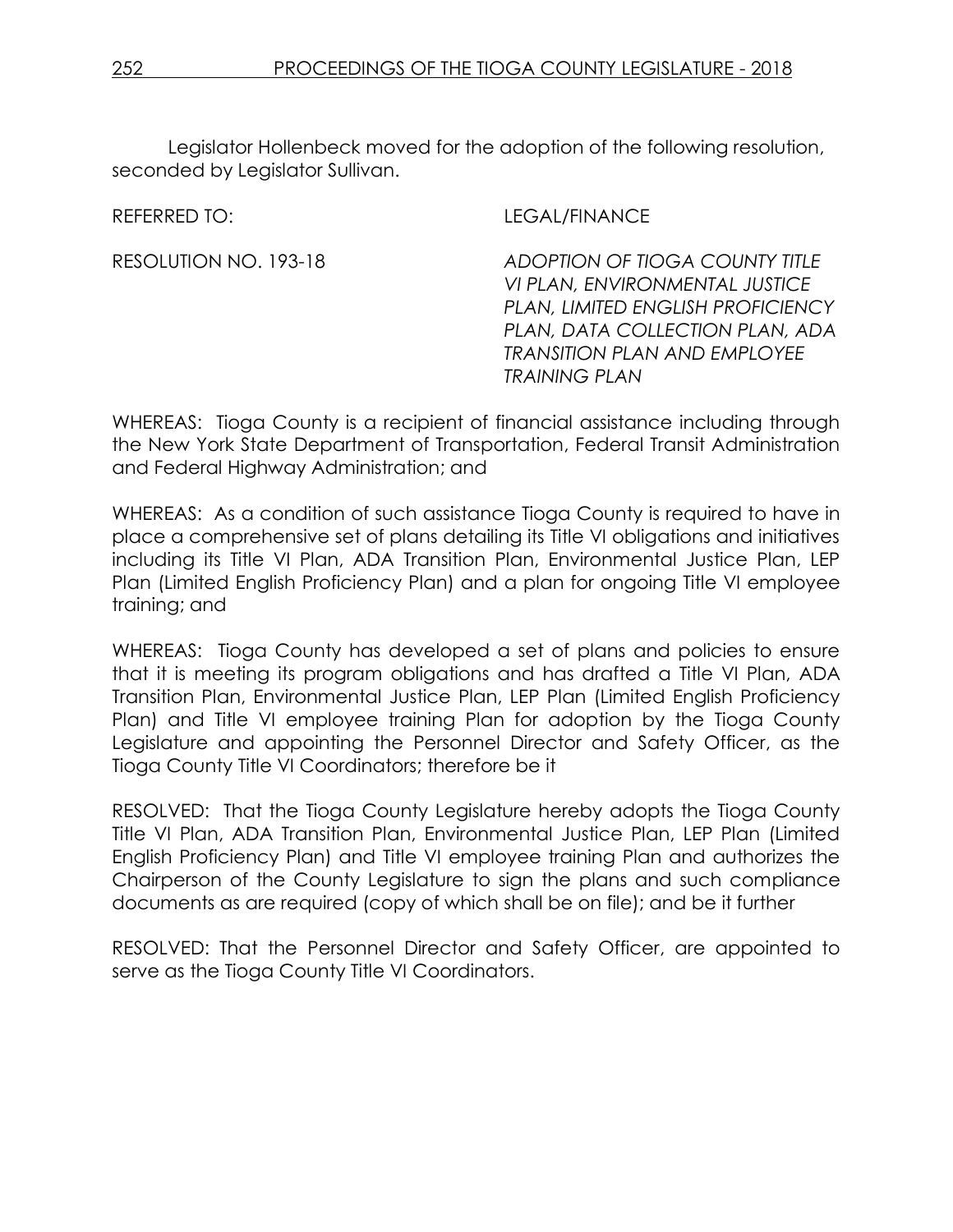ROLL CALL VOTE Yes – Legislators Sauerbrey, Standinger, Sullivan, Weston, and Hollenbeck.

No – None.

Absent – Legislators Huttleston, Monell, Mullen and Roberts.

RESOLUTION ADOPTED.

Legislator Hollenbeck moved for the adoption of the following resolution, seconded by Legislator Standinger.

| REFERRED TO:          | PERSONNEL COMMITTEE                                                                                          |
|-----------------------|--------------------------------------------------------------------------------------------------------------|
| RESOLUTION NO. 194-18 | AUTHORIZE CONTRACT WITH EXCELLUS BLUE<br>CROSS/BLUE SHIELD TO ADMINISTER HEALTH<br><b>INSURANCE BENEFITS</b> |

WHEREAS: Tioga County uses the service of Excellus Blue Cross Blue Shield of Central New York to administer health insurance benefits for Tioga County including a Medicare Blue PPO plan; and

WHEREAS: Excellus Blue Cross Blue Shield of Central New York has submitted a new contract to administer fully insured benefits for Tioga County employees for the period of January 1, 2019 through December 31, 2019; and

WHEREAS: These are contractual benefits for Tioga County union employees; therefore be it

RESOLVED: That the Tioga County Legislature authorizes the Chair of the Legislature to enter into a contract with Excellus Blue Cross Blue Shield of Central New York, subject to review by the County Attorney, to administer health insurance benefits for Tioga County for the period January 1, 2019 through December 31, 2019.

ROLL CALL VOTE Yes – Legislators Sauerbrey, Standinger, Sullivan, Weston, and Hollenbeck.

No – None.

Absent – Legislators Huttleston, Monell, Mullen and Roberts.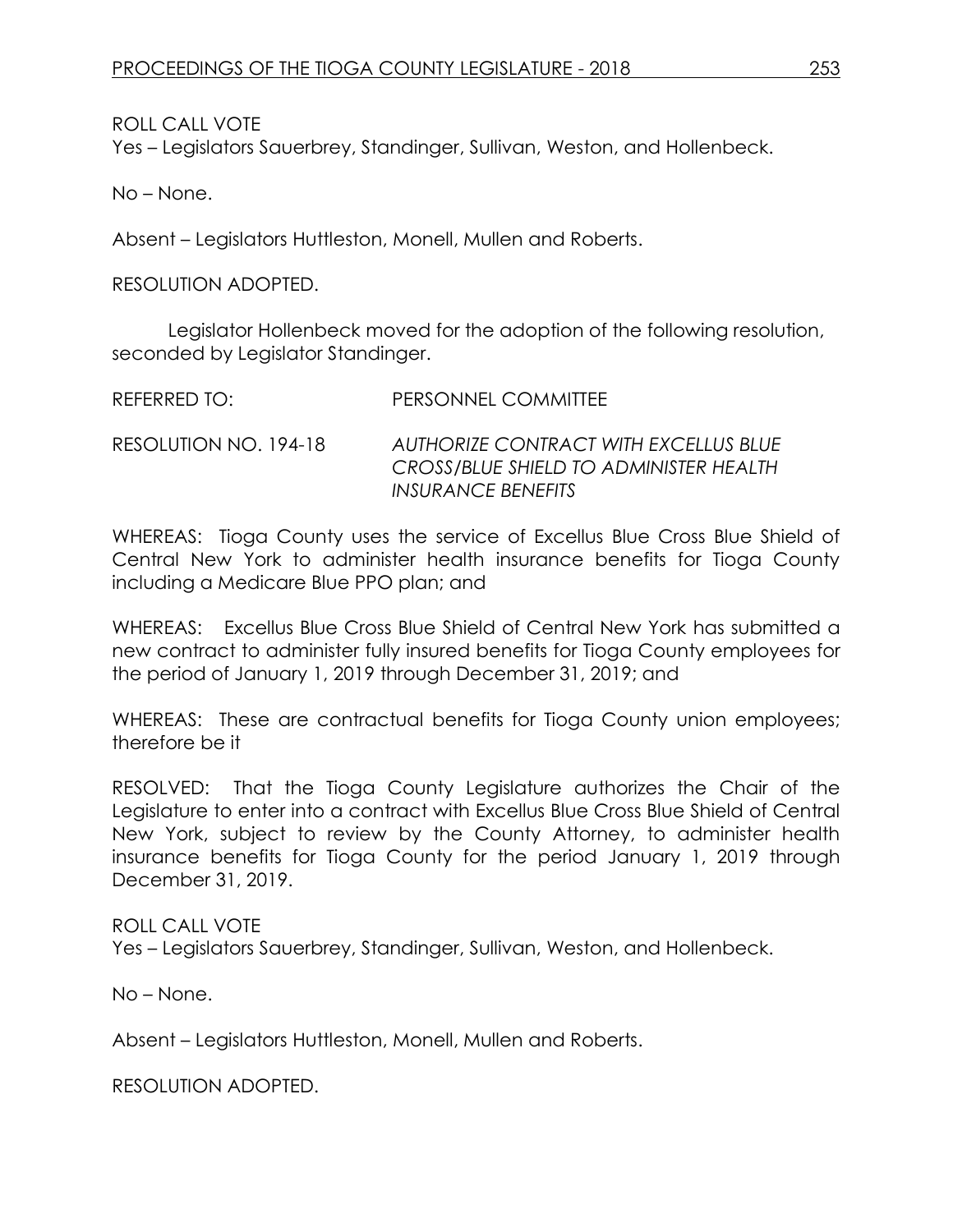Legislator Hollenbeck moved for the adoption of the following resolution, seconded by Legislator Standinger.

REFERRED TO: PERSONNEL COMMITTEE

RESOLUTION NO. 195-18 *AUTHORIZE CONTRACT WITH THE HARTFORD TO ADMINISTER MEDICARE ELIGIBLE RETIREE HEALTH INSURANCE*

WHEREAS: Effective January 1, 2014 Tioga County implemented The Hartford Medicare Supplemental Plan F coupled with a Medicare Part D drug plan for Medicare eligible retirees and retirees' spouses; and

WHEREAS: This Medicare plan continues to provide optimal coverage to Medicare eligible retirees at a lower cost to Tioga County than previous coverage offered; and

WHEREAS: The Hartford has submitted a new contract to administer the Medicare Supplemental Plan F and Medicare Part D drug plan for the period of January 1, 2019 through December 31, 2019; therefore be it

RESOLVED: That the Tioga County Legislature authorizes the Chair of the Legislature to enter into a contract with The Hartford, subject to review by the County Attorney, to administer these insurance benefits for Tioga County for the period January 1, 2019 through December 31, 2019.

ROLL CALL VOTE

Yes – Legislators Sauerbrey, Standinger, Sullivan, Weston, and Hollenbeck.

No – None.

Absent – Legislators Huttleston, Monell, Mullen and Roberts.

RESOLUTION ADOPTED.

Legislator Hollenbeck moved for the adoption of the following resolution, seconded by Legislator Standinger.

REFERRED TO: PERSONNEL COMMITTEE RESOLUTION NO. 196-18 *AUTHORIZE CONTRACT RENEWAL CSEA EMPLOYEE BENEFIT FUND*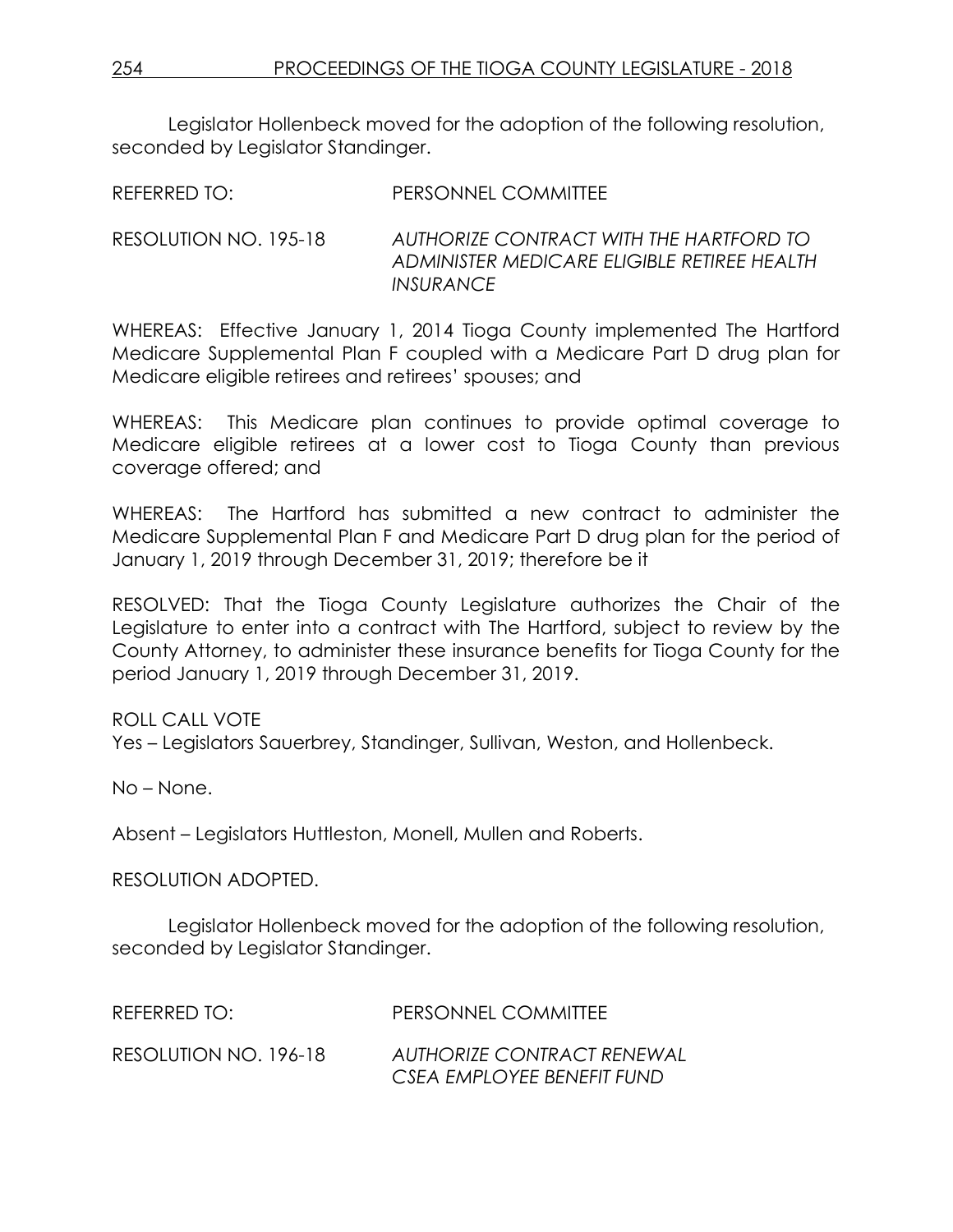WHEREAS: Resolution #276-11 authorized a contract with CSEA Benefit Fund to administer Solstice Vision and Dental plans for CSEA and Non-Union employees; and

WHEREAS: The Dental and Vision plans are contractual benefits for CSEA employees, to be continued for 2019 through 2020; therefore be it

RESOLVED: That the Chair of the Legislature is hereby authorized to sign a contract, subject to review by the County Attorney, with CSEA Employee Benefit Fund for the purpose of facilitating the Solstice Dental and Solstice Vision plans for the period of January 1, 2019 – December 31, 2020.

ROLL CALL VOTE Yes – Legislators Sauerbrey, Standinger, Sullivan, Weston, and Hollenbeck.

No – None.

Absent – Legislators Huttleston, Monell, Mullen and Roberts.

RESOLUTION ADOPTED.

Legislator Standinger moved for the adoption of the following resolution, seconded by Legislator Hollenbeck.

| REFERRED TO:          | PUBLIC SAFETY COMMITTEE<br>PERSONNEL COMMITTEE                                             |
|-----------------------|--------------------------------------------------------------------------------------------|
| RESOLUTION NO. 197-18 | AUTHORIZE APPOINTMENT OF CAPTAIN –<br><i><b>OPERATIONS OFFICER</b></i><br>SHERIFF'S OFFICE |

WHEREAS: Legislative approval is required for any appointment to a non-union position within Tioga County; and

WHEREAS: Due to retirement, the position of Captain – Operations Officer, within the Sheriff's Office became vacant on July 28, 2018; and

WHEREAS: The Sheriff has identified a qualified candidate from the certified eligible list and intended to backfill the position immediately; and

WHEREAS: During the July 19, 2018, Legislative work session, consensus was given to the Sheriff on the salary offer for his selected candidate; therefore be it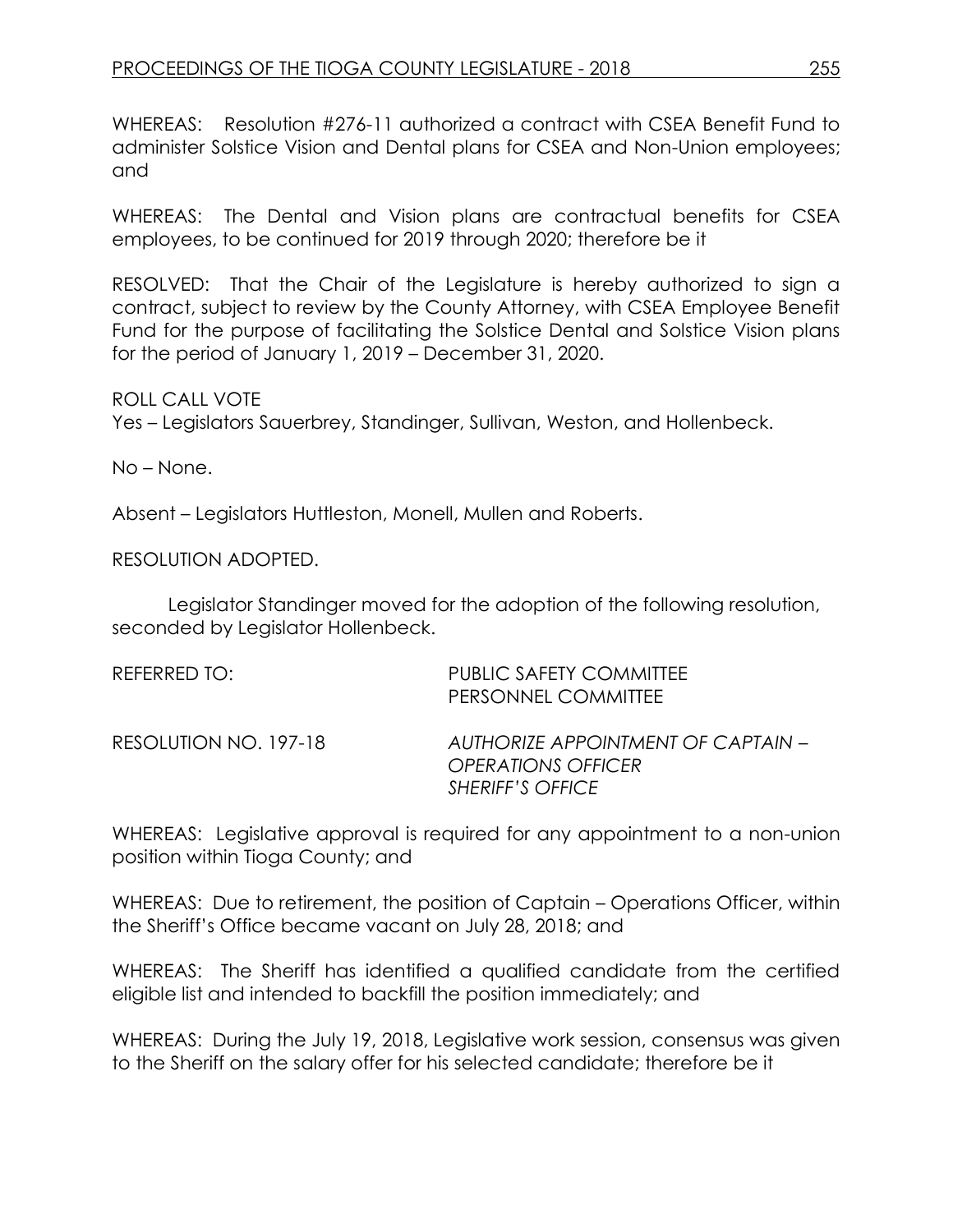RESOLVED: That the Sheriff is hereby authorized to promote Richard Hallett to the title of Captain – Operations Officer at an annual, non-union salary of \$79,500 retroactive to July 28, 2018.

ROLL CALL VOTE

Yes – Legislators Sauerbrey, Standinger, Sullivan, Weston, and Hollenbeck.

No – None.

Absent – Legislators Huttleston, Monell, Mullen and Roberts.

RESOLUTION ADOPTED.

Legislator Standinger moved for the adoption of the following resolution, seconded by Legislator Sullivan.

| REFERRED TO:          | <b>HEALTH &amp; HUMAN SERVICES</b><br><b>COMMITTEE</b><br>PERSONNEL COMMITTEE                                                                        |
|-----------------------|------------------------------------------------------------------------------------------------------------------------------------------------------|
| RESOLUTION NO. 198-18 | RECLASSIFY ONE (1) VACANT FULL<br>TIME PUBLIC HEALTH NURSE TO EARLY<br><b>INTERVENTION SERVICE</b><br><b>COORDINATOR</b><br>PUBLIC HEALTH DEPARTMENT |

WHEREAS: Legislative approval is required to reclassify any job title within Tioga County; and

WHEREAS: One (1) vacant full-time Public Health Nurse position (CSEA salary grade XV: \$52,707-\$53,407) has been vacant since May 15, 2018; and

WHEREAS: After a review of staffing needs within all divisions of the Public Health Department, the Director has determined that an additional full-time Early Intervention Service Coordinator (CSEA salary grade X: \$40,296-\$40,996) is more in-line with the needs of the department to serve the clients of Tioga County; therefore be it

RESOLVED: That one (1) vacant full-time Public Health Nurse position shall be reclassified to a full-time Early Intervention Service Coordinator effective August 15, 2018; and be it further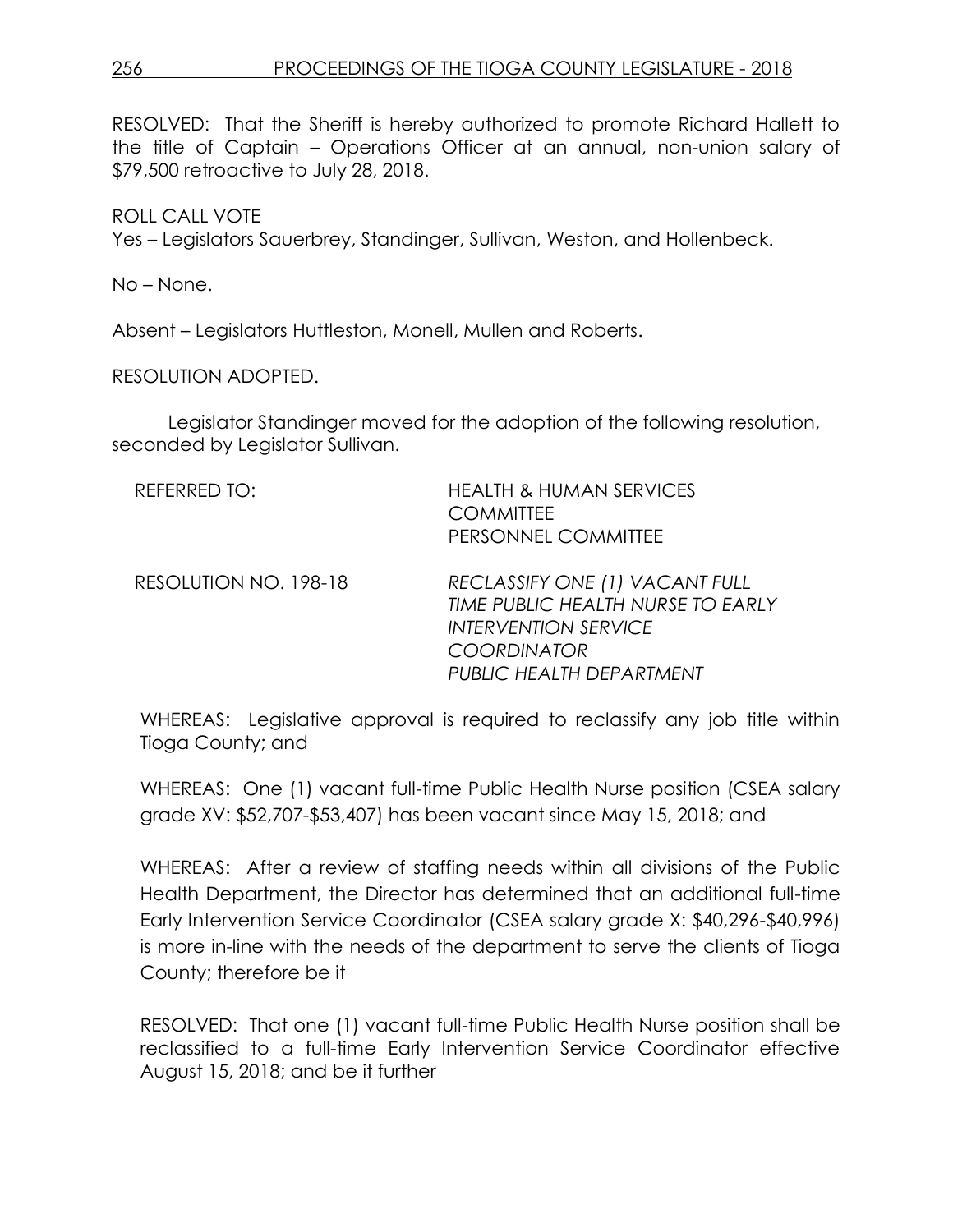RESOLVED: That the Public Health Director may fill said vacancy with a provisional appointment pending a civil service examination.

ROLL CALL VOTE

Yes – Legislators Sauerbrey, Standinger, Sullivan, Weston, and Hollenbeck.

No – None.

Absent – Legislators Huttleston, Monell, Mullen and Roberts.

RESOLUTION ADOPTED.

Legislator Standinger moved for the adoption of the following resolution, seconded by Legislator Sullivan.

| <b>REFERRED TO:</b>   | <b>HEALTH AND HUMAN SERVICES COMMITTEE</b><br>PERSONNEL COMMITTEE                                                                                                   |
|-----------------------|---------------------------------------------------------------------------------------------------------------------------------------------------------------------|
| RESOLUTION NO. 199-18 | <b>BUDGET MODIFICATION AND</b><br>CREATE AND FILL TWO (2) PERMANENT,<br><b>FULL-TIME SENIOR CLINICAL SOCIAL</b><br><b>WORKER POSITIONS</b><br><b>MENTAL HYGIENE</b> |

WHEREAS: Legislative approval is required for budget modifications and the creation of any new positions within Tioga County; and

WHEREAS: The Mental Hygiene Department has received multiple requests from both the Waverly Central School District (WCSD) to supplement existing services starting with the 2018/2019 school year and from the Tioga County Boys & Girls Club to provide new mental health services; and

WHEREAS: The Director of Community Services is able to provide the level of services requested by retaining an additional two (2) Senior Clinical Social Workers without increasing the local share as the positions will be offset by revenue; and

WHEREAS: Funding for the WCSD position includes \$25,000 annually from a contract with Waverly Central School District and the balance from increased fee-for-service revenue; and

WHEREAS: Funding for the Tioga County Boys & Girls Club position includes \$12,500 annually from a contract with the Tioga County Boys & Girls Club and the balance from increased fee-for-service revenue; therefore be it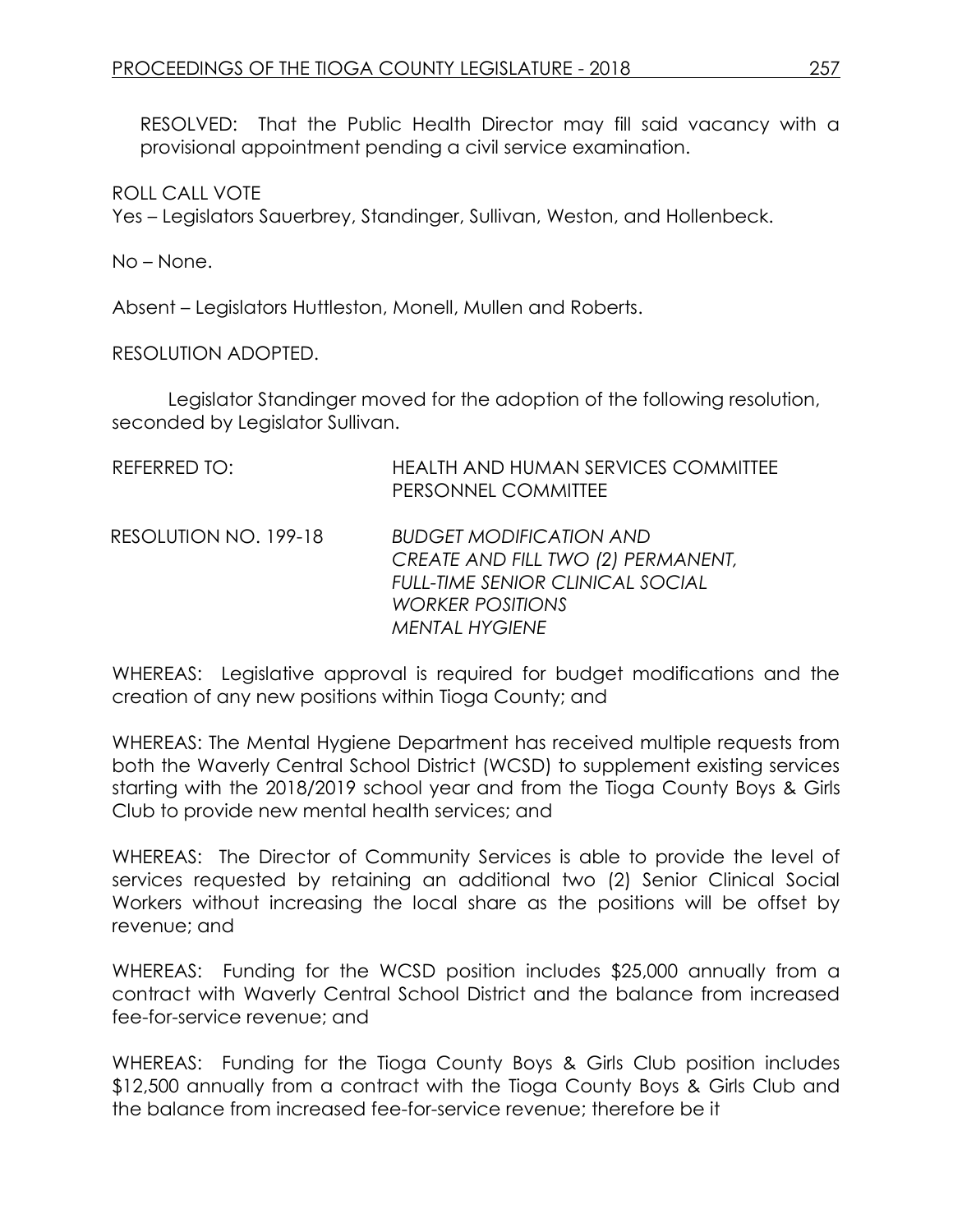RESOLVED: That the Director of Community Services is hereby authorized to create two (2) permanent, full-time positions of Senior Clinical Social Worker at an annual rate of \$57,412 (CSEA SG XVII) effective August 15, 2018; and be it further

RESOLVED: That the Director of Community Services be allowed to fill the WCSD position prior to the start of the 2018/2019 school year and the Tioga County Boys & Girls Club position prior to the end of 2018; and be it further

RESOLVED: That the Mental Hygiene Department's 2017 authorized full-time headcount shall increase from 32 to 34; and be it further

RESOLVED: That the 2018 budget be modified and funding be appropriated as follows for the remainder of 2018:

|     | From: A4310 416200 | <b>Mental Health Fees</b>          | \$64,309.05 |
|-----|--------------------|------------------------------------|-------------|
| To: | A4310 510010       | <b>Full Time Salary</b>            | \$43,412.89 |
|     | A4310 581088       | <b>State Retirement Fringe</b>     | \$4,067.59  |
|     | A4310 583088       | Social Security Fringe             | \$3,214.52  |
|     | A4310 584088       | <b>Workers Compensation Fringe</b> | \$1,261.64  |
|     | A4310 585588       | <b>Disability Insurance Fringe</b> | 89.02<br>S  |
|     | A4310 586088       | Health Insurance Fringe            | \$12,250.22 |
|     | A4310 588988       | Eap Fringe                         | 13.17       |

ROLL CALL VOTE

Yes – Legislators Sauerbrey, Standinger, Sullivan, Weston, and Hollenbeck.

No – None.

Absent – Legislators Huttleston, Monell, Mullen and Roberts.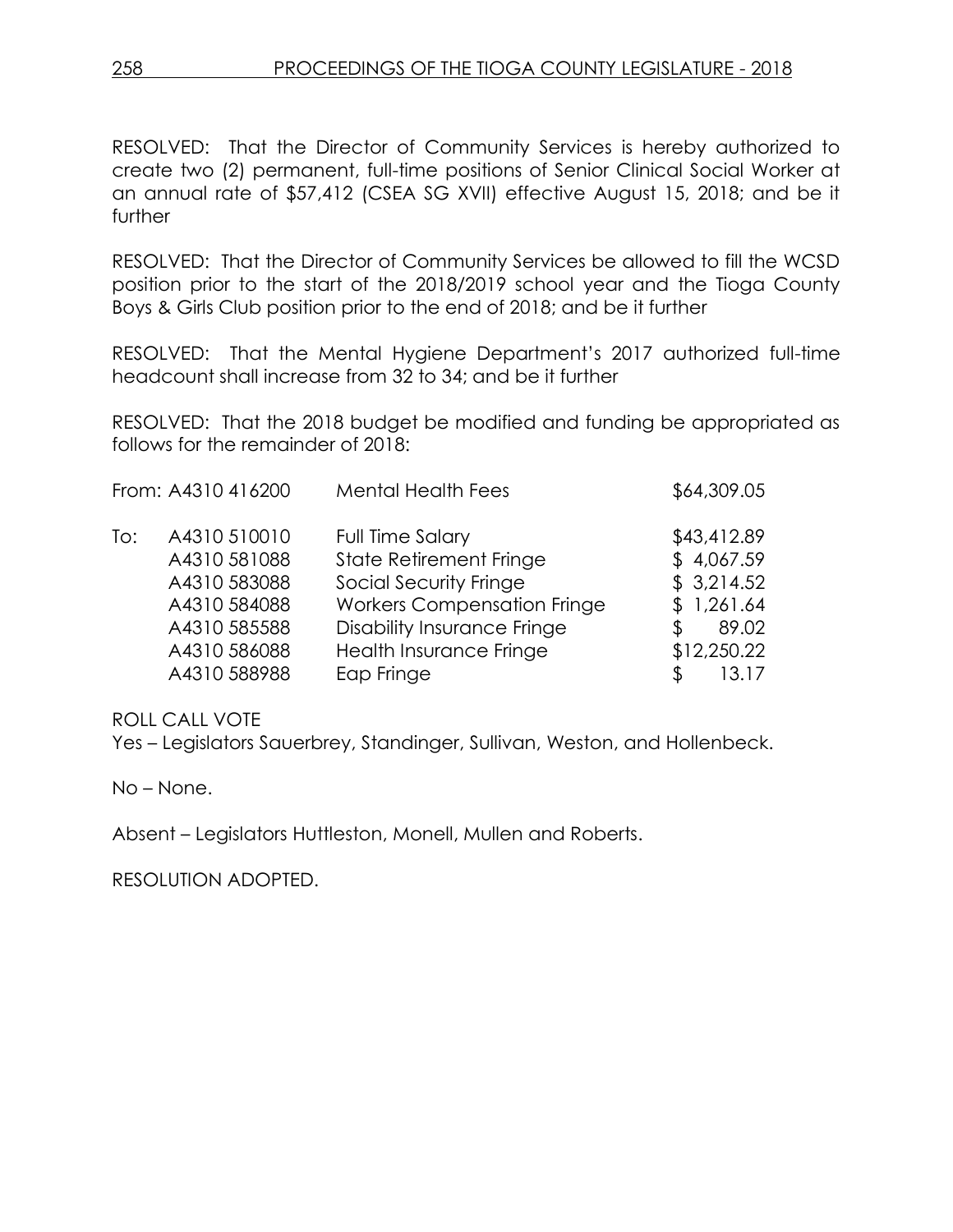Legislator Standinger moved for the adoption of the following resolution, seconded by Legislator Sullivan.

| REFERRED TO:          | <b>HEALTH &amp; HUMAN SERVICES COMMITTEE</b><br>PERSONNEL COMMITTEE             |
|-----------------------|---------------------------------------------------------------------------------|
| RESOLUTION NO. 200-18 | CREATE AND FILL SEASONAL SOCIAL                                                 |
|                       | WELFARE EXAMINER POSITION AND                                                   |
|                       | SEASONAL OFFICE SPECIALIST I POSITIONS                                          |
|                       | <b>FOR THE HEAP PROGRAM</b>                                                     |
|                       | DEPARTMENT OF SOCIAL SERVICES                                                   |
|                       | WHEREAS: Legislative approval is required for the creation of any new positions |

WHEREAS: Legislative approval is required for the creation of any new positions within Tioga County; and

WHEREAS: The Home Energy Assistance Program (HEAP) will tentatively begin outreach in mid-August and be in full season on November 12, 2018; and

WHEREAS: The Social Services budget allows for the hiring of the following staff for the HEAP Program:

Two, full-time, seasonal Social Welfare Examiners for the period October 1, 2018 through February 28, 2019 at the starting salary of \$14.37 per hour, and

One, full-time seasonal Office Specialist I for the period November 1, 2018 through January 31, 2019 at the starting salary of \$11.92 per hour, and

One, full-time, seasonal Office Specialist I for the period November 1, 2018 through February 28, 2019 at the starting salary of \$11.92 per hour, and

One, full-time, seasonal Office Specialist I for the period November 1, 2018 through March 29, 2019 at the starting salary of \$11.92 per hour; therefore be it

RESOLVED: That the Department of Social Services be authorized to create and fill the seasonal HEAP positions listed above and where required, appoint from the appropriate eligible list.

ROLL CALL VOTE Yes – Legislators Sauerbrey, Standinger, Sullivan, Weston, and Hollenbeck.

No – None.

Absent – Legislators Huttleston, Monell, Mullen and Roberts.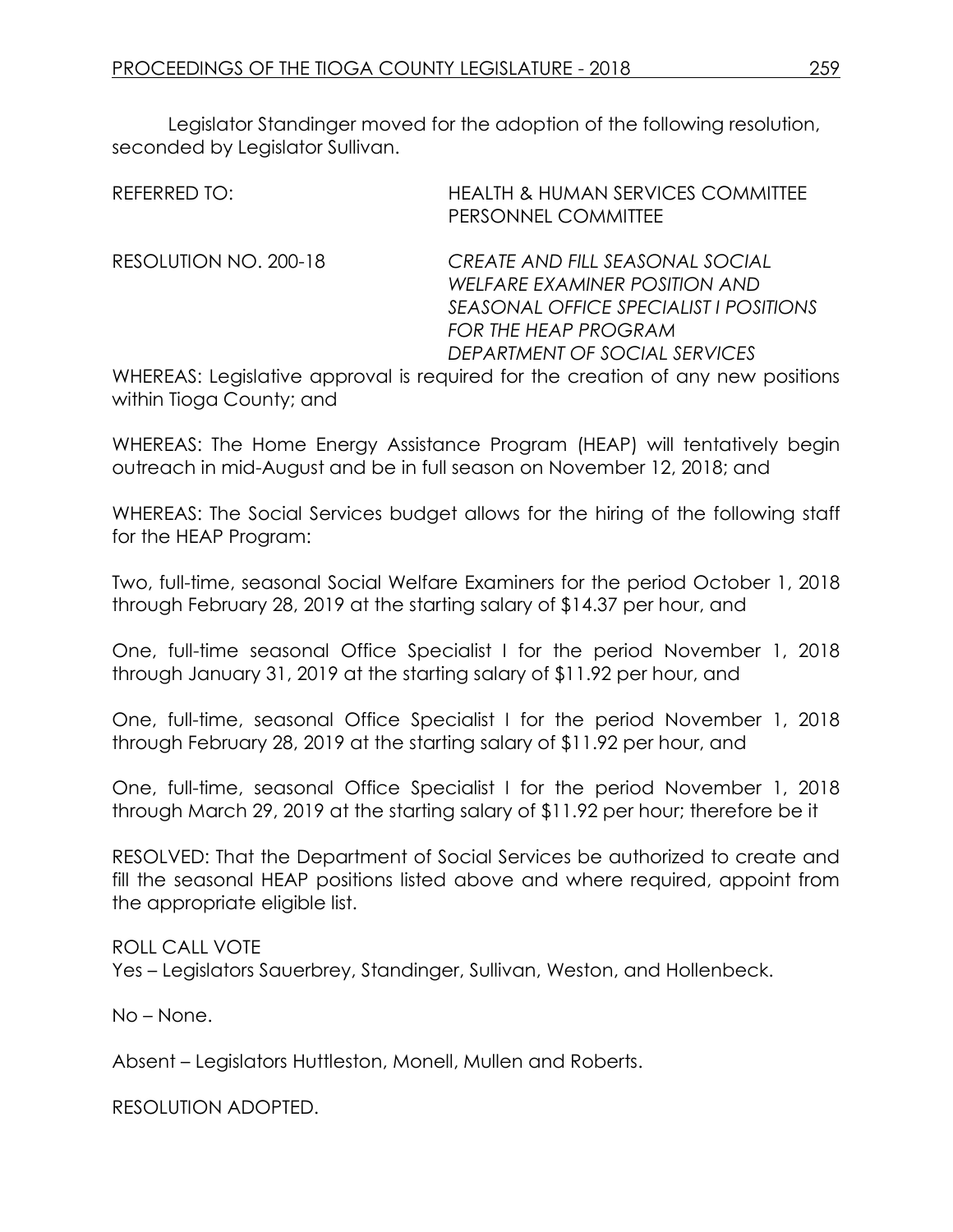Legislator Hollenbeck made a motion to have the following late-field resolution considered, seconded by Legislator Sullivan and carried with Legislators Huttleston, Monell, Mullen and Roberts being absent.

Legislator Hollenbeck moved for the adoption of the following resolution, seconded by Legislator Sullivan.

| REFERRED TO:          | FINANCE/LEGAL COMMITTEE                                                                                            |
|-----------------------|--------------------------------------------------------------------------------------------------------------------|
| RESOLUTION NO. 201-18 | <b>ACCEPT AUCTION BIDS FOR COUNTY</b><br><b>OWNED PROPERTY ACQUIRED FOR</b><br>TAXES, AUTHORIZE EXECUTION OF DEEDS |

WHEREAS: Properties acquired by Tioga County for nonpayment of taxes in the Towns of Barton, Candor, Newark Valley, Nichols, Owego, Richford and Tioga were offered for sale at Public Auction conducted Thursday, August 09, 2018, by the County Treasurer; and

WHEREAS: It is the intent of the Legislature to return the properties to the Tax Rolls as soon as possible; therefore be it

RESOLVED: That the following bids, being the highest made at said Auction for the several different properties offered, be and hereby are accepted and the Chair of the Tioga County Legislature authorized to sign and record, on receipt of the amount bid and recording costs, Quit Claim Deeds conveying the various parcels to the successful bidders and to their assigns:

| Prior Owner-Tax Map#                                     | Purchaser                                   | <b>Bid</b> |
|----------------------------------------------------------|---------------------------------------------|------------|
| Town of Barton:                                          |                                             |            |
| Donna M. Mills, 146.19-1-6                               | World Class, LLC                            | \$10,500   |
| Tioga County, 166.19-2-65                                | Gerald A. Keene<br>Betty J. Keene           | \$3,000    |
| Town of Candor:                                          |                                             |            |
| Harold R. Vrabel, 63.00-1-25.13                          | Dennis R. Donahue<br>Cindy A. Donahue       | \$57,000   |
| Town of Newark Valley:<br>Harold R. Vrabel, 54.00-1-5.20 | Horizon Transport                           | \$2,100    |
| <u>Town of Nichols:</u>                                  |                                             |            |
| Tammac Holdings Corp, 138.00-1-16                        | Thomas J. Robinson<br>Candice N. Vonschaick | \$19,000   |